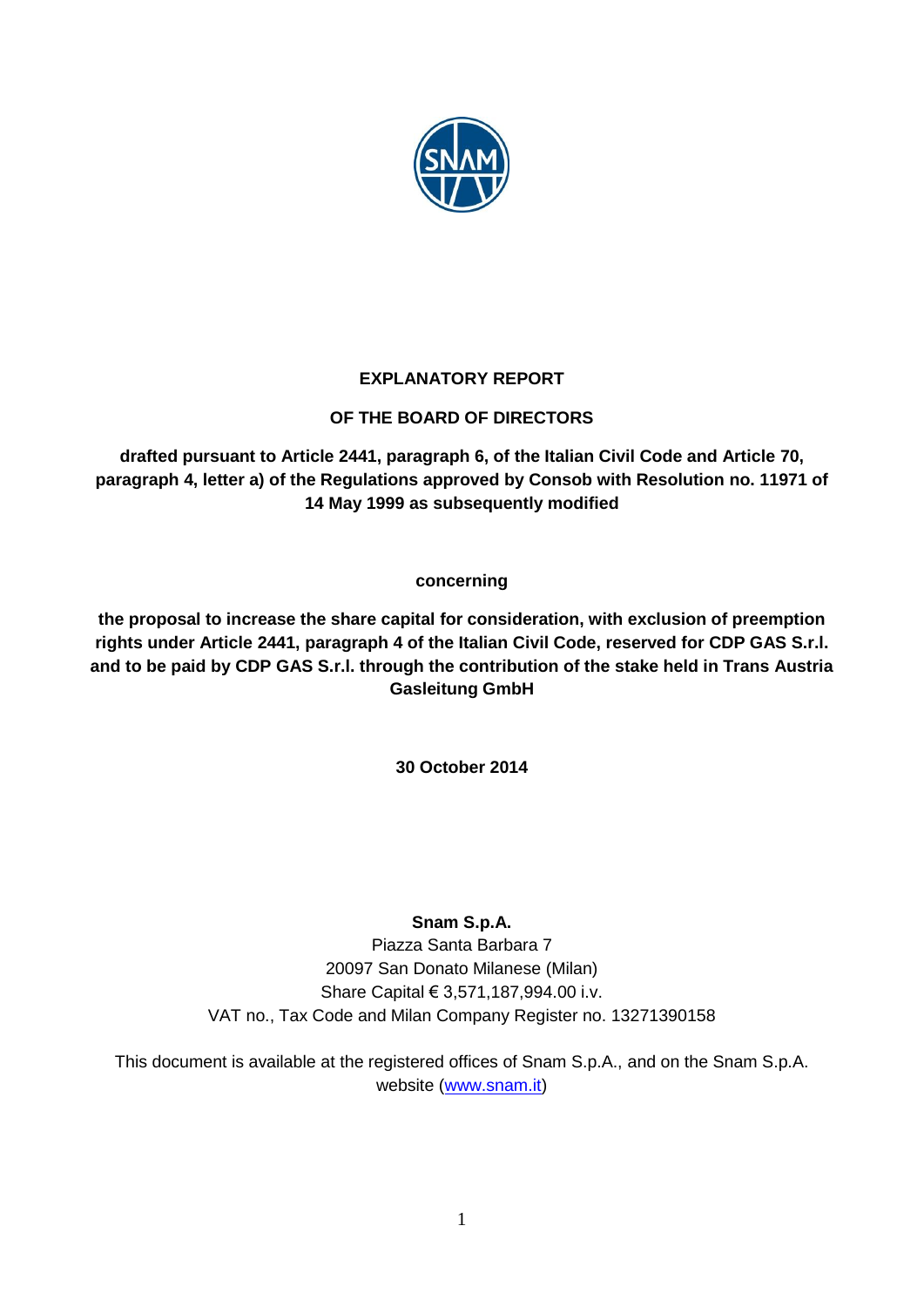## **TABLE OF CONTENTS**

| 3. PURPOSES OF THE CONTRIBUTION, ALLOCATION OF THE SHARE CAPITAL INCREASE, AND EFFECTS |                                                                                       |  |
|----------------------------------------------------------------------------------------|---------------------------------------------------------------------------------------|--|
|                                                                                        | 3.1                                                                                   |  |
|                                                                                        | 3.2                                                                                   |  |
|                                                                                        | 3.3<br>Fairness of the Issue Price of the New Shares resulting from the Share Capital |  |
|                                                                                        | 4. NUMBER, CATEGORY, ISSUE DATE AND ISSUE PRICE OF THE NEW SHARES RESULTING FROM THE  |  |
|                                                                                        |                                                                                       |  |
|                                                                                        | 6. SHAREHOLDERS' STRUCTURE OF THE ISSUER FOLLOWING THE SHARE CAPITAL INCREASE 15      |  |
|                                                                                        |                                                                                       |  |
|                                                                                        |                                                                                       |  |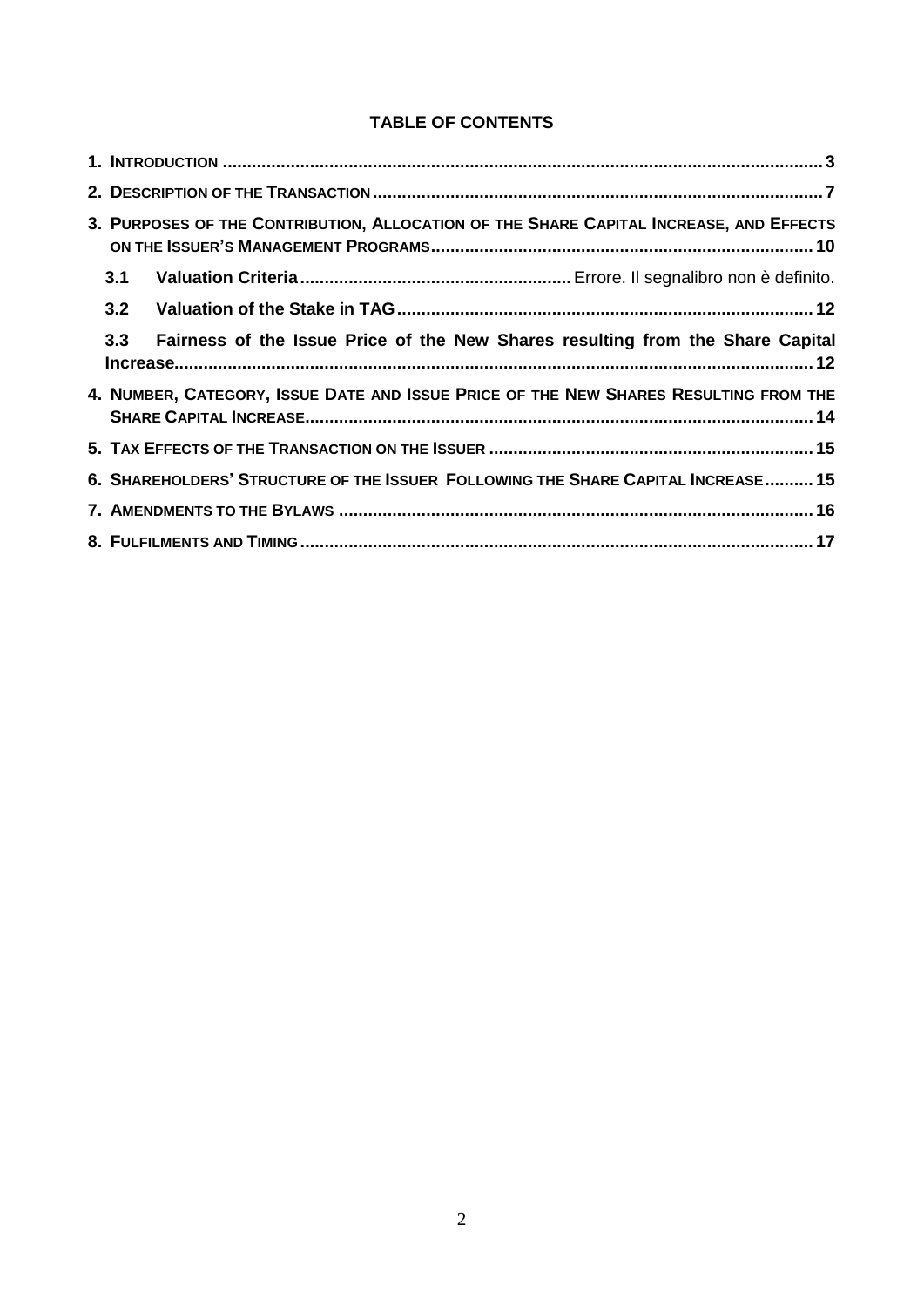#### <span id="page-2-0"></span>**1. INTRODUCTION**

Dear Shareholders,

The Board of Directors has convened this extraordinary shareholders' meeting to discuss and resolve upon the proposal to increase the share capital for consideration, with exclusion of preemption rights under Article 2441, paragraph 4 of the Italian Civil Code, to be paid through contribution, for a maximum amount € 505,000,000.00 (five hundred and five million/00), including the share premium, according to the terms and conditions set out below.

This report was prepared in accordance with the provisions under Article 2441, paragraph 6 of the Italian Civil Code and Article 70, paragraph 4, letter a) of the Issuer Regulations, in accordance with standard format no. 2 of Annex 3A of the Issuer Regulations.

#### 1.1 Definitions

"**Capital Increase**" means the Snam share capital increase for consideration, with the exclusion of preemption rights, pursuant to Article 2441, paragraph 4 of the Italian Civil Code, reserved for CDP GAS, to be subscribed through the contribution in kind of the Stake in TAG.

"**Newly Issued Shares**" means the shares Snam issued with the Capital Increase and attributed to CDP GAS in exchange of the contribution in kind of the Stake in TAG.

"**CDP**" means Cassa Depositi e Prestiti S.p.A., a company registered under Italian law, with its registered offices in Rome (Italy) at 4 Via Goito, with VAT no. 07756511007, registered in the Rome Company Register under no. 80199230584.

"**CDP GAS**" means CDP GAS S.r.l., a company registered under Italian law, with its registered offices in Rome (Italy) at 4 Via Goito, with VAT no. and Rome Company Register no. 11636031004, whose share capital is wholly owned by CDP.

"**CDP RETI**" means CDP RETI S.p.A., a company registered under Italian law, with its registered offices in Rome (Italy) at 4 Via Goito, with VAT no. and Rome Company Register no. 12084871008, whose share capital is wholly owned by CDP.

"**Final Certification**" means the certification of TAG as an Independent Transmission Operator ("ITO") of the Gas Pipeline pursuant to Articles 112-116 and 119 of the Gaswirtschaftsgesetz 2011, issued by E-Control, of which TAG was notified on 18 July 2014.

"**Adjustment in Cash**" means the portion of the consideration that, upon the fulfilment of certain conditions specified below, Snam shall pay to CDP GAS in exchange for the transfer of the Stake in TAG.

"**Board of Directors**" means the Board of Directors of Snam.

"**Agreement**" means the framework agreement signed by Snam, CDP GAS and CDP on the Signing Date, relating to the Transaction.

"**Execution Date**" means the fifteenth business day after the day on which the last of the conditions precedent provided for by the Agreement is fulfilled (with the exception of conditions which, by their very nature, must be fulfilled on the Execution Date itself), or another date agreed in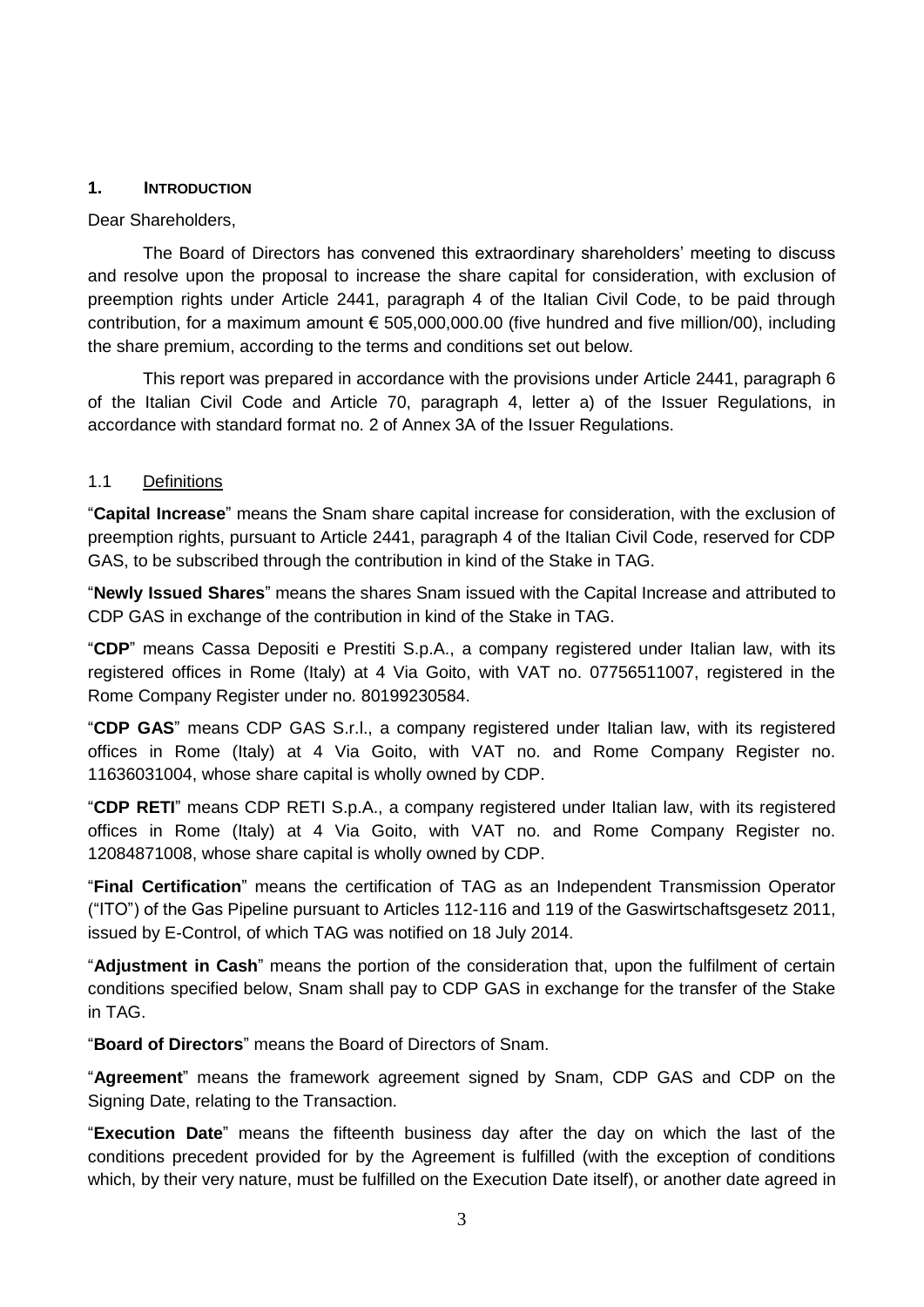writing by the Parties; the deadline by which the execution of the Transaction must take place is 31 March 2015.

"**Signing Date**" means 19 September 2014, the date on which Snam, CDP GAS and CDP signed the Agreement.

"**E-Control**" means E-Control Austria GmbH, the Austrian gas and electricity regulatory authority.

"**Expert**" means Prof. Marco Lacchini, with offices in Milan at Via Durini, 5, expert appointed by the Court of Milan.

"**Material Adverse Event for TAG**" means any significant and unforeseen event likely to have a significant, negative and potentially long-lasting impact on the Gas Pipeline, TAG's balance sheet, or financial or economical position, or on TAG's ability to generate income, with the exception, in any case, of events resulting from (a) general market conditions (including capital-market conditions), or (b) interruptions or changes to the TAG's activities resulting from the announcement of the Transaction.

"**Shareholder Loan**" means the amount of the shareholder loan – including principal amount and interest – granted by CDP GAS to TAG and not yet repaid on the Execution Date, pursuant to a revolving loan agreement. As of 31 August 2014, the amount of the Shareholder Loan, including principal amount and interest, is approximately  $\epsilon$  269,529,300.00 (two hundred and sixty-nine million, five hundred and twenty-nine thousand, three hundred/00). This amount may be subject to change due to the amounts actually drawn down by TAG. The maximum principal amount available to TAG pursuant to such agreement is € 285,504,000.00 (two hundred and eighty-five million, five hundred and four thousand/00).

"**Framework Agreement**" means the agreement signed on 8 August 2014 between CDP GAS, GCA and TAG, aimed, *inter alia*, at defining and governing the transactions and activities to be carried out with regard to the certification of TAG as an Independent Transmission Operator ("ITO") in accordance with the provisions of applicable law, including the contribution from GCA of the Going Concern to TAG in exchange for subscription by GCA of a reserved TAG capital increase.

"**Gas Pipeline**" means the Austrian section of the gas pipeline that runs from Russia to Italy.

"**GCA**" means Gas Connect Austria GmbH, a company registered under Austrian law, with registered offices at Floridotower, 1 Floridsdorfer Hauptstraße, 1210 Vienna, Austria.

"**Maximum Amount of the Adjustment in Cash**" means an amount of € 76,600,000.00 (seventysix million, six hundred thousand/00).

"**ING**" means ING BANK N.V., with registered offices at Amsterdamse Poort, 888 Bijlmerplein, 1102 MG Amsterdam, Netherlands.

"**Maximum Number of Shares**" means the maximum number of ordinary Snam shares that may be issued by Snam under the Capital Increase, equal to 119,000,000 (one hundred and nineteen million) ordinary shares.

"**Transaction**" refers, collectively, to:

(i) the transfer of the Stake in TAG from CDP GAS to Snam (a) in exchange for the issuance of ordinary Snam shares, without par value, with regular enjoyment rights, pursuant to the Capital Increase<sup>1</sup> and, if applicable, payment by Snam to CDP GAS of the Adjustment in

-<br>1

The number of shares issued will be determined based on the formula described in Section 4.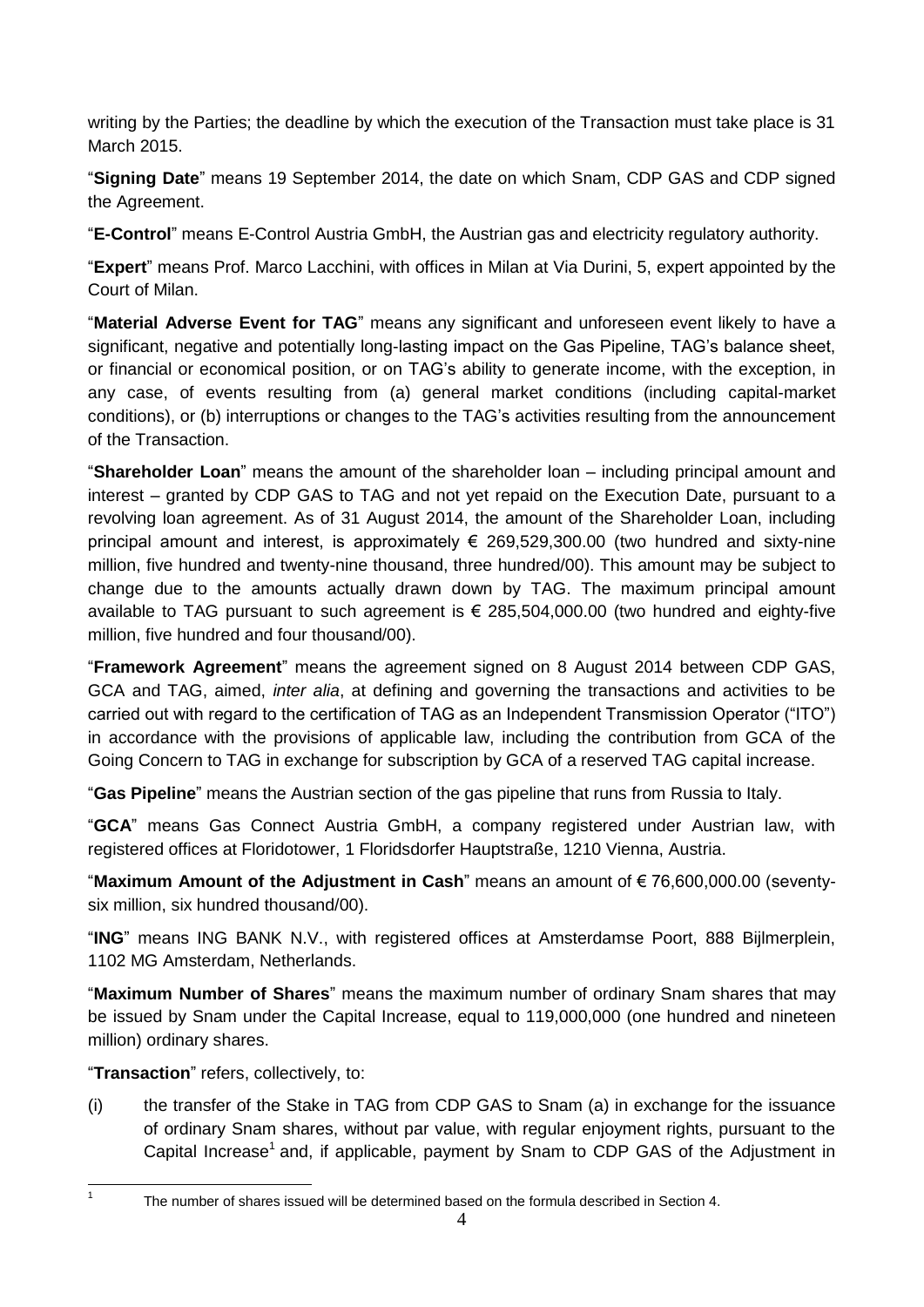Cash<sup>2</sup> or, subordinately, (b) upon occurrence of the conditions set forth in Section 2.3, in exchange for payment by Snam to CDP GAS of the TAG Price;

- (ii) the repayment by TAG to CDP GAS of the Shareholder Loan, through funds that will be provided (directly or indirectly) by Snam to TAG; and
- (iii) the entering by Snam into the shareholder agreements relating to TAG in force on the Execution Date between GCA and CDP GAS.

"**Stake in TAG**" means the entire stake held by CDP GAS in TAG; the economic rights pertaining to this stake are summarised in Section 1.2.

"**Price per Share**" means the issue price, including the premium, of each ordinary Snam share, with regular enjoyment rights, to be issued under the Capital Increase, determined based on the formula described in Section 4.

"**TAG Price**" means the purchase price of the Stake in TAG, equal to € 505,000,000.00 (five hundred and five million/00), subject to the adjustment described in Section 2.7, which will be paid by Snam to CDP GAS on the Execution Date if, the conditions set forth in Section 2.3, being met, the Capital Increase is not executed and the consideration for the transfer of the Stake in TAG is paid by Snam exclusively in cash.

"**Related-Party Transactions Procedure**" means the procedure "Transactions involving directors' or statutory auditors' interests and related-party transactions", approved by the Snam Board of Directors on 30 November 2010, as subsequently amended and supplemented (which is available at

[http://www.snam.it/export/sites/snam/repository/file/Governance/procedure/operazione\\_parti\\_correl](http://www.snam.it/export/sites/snam/repository/file/Governance/procedure/operazione_parti_correlate/Procedura_Parti_Correlate_dicembre_2013.pdf) [ate/Procedura\\_Parti\\_Correlate\\_dicembre\\_2013.pdf\)](http://www.snam.it/export/sites/snam/repository/file/Governance/procedure/operazione_parti_correlate/Procedura_Parti_Correlate_dicembre_2013.pdf).

"**Going Concern**" means the going concern consisting, *inter alia*, of the ownership of the Gas Pipeline, the related infrastructures, and the staff and assets and liabilities related to the operation and maintenance services provided by GCA to TAG until the effective date of the Framework Agreement, which GCA transferred to TAG pursuant to the terms and conditions set out in the Framework Agreement.

"**Issuer Regulations**" means the regulations adopted by Consob with Resolution no. 11971 of 14 May 1999, as subsequently amended and supplemented.

"**Related-Party Transactions Regulations**" means the regulations adopted by Consob with Resolution no. 17221 of 12 March 2010, as subsequently amended and supplemented, setting forth regulations for related-party transactions.

"**Report**" means this report of the Directors prepared in accordance with the provisions of Article 2441, paragraph 6, of the Italian Civil Code and of Article 70, paragraph 4, letter a) of the Issuer Regulations.

"**Report Pursuant to Article 2343**" means the sworn report of Prof. Marco Lacchini, with offices in Milan at 5 Via Durini, an expert appointed by the Court of Milan on 17 July 2014, which will be made available to the public according to the terms and procedures set out in Article 70, paragraph 4, letter c) of the Issuer Regulations, updated 30 June 2014, and contains, in particular amongst

 $\frac{1}{2}$ 

The amount of any Adjustment in Cash will be determined based on the formula described in Section 2.3.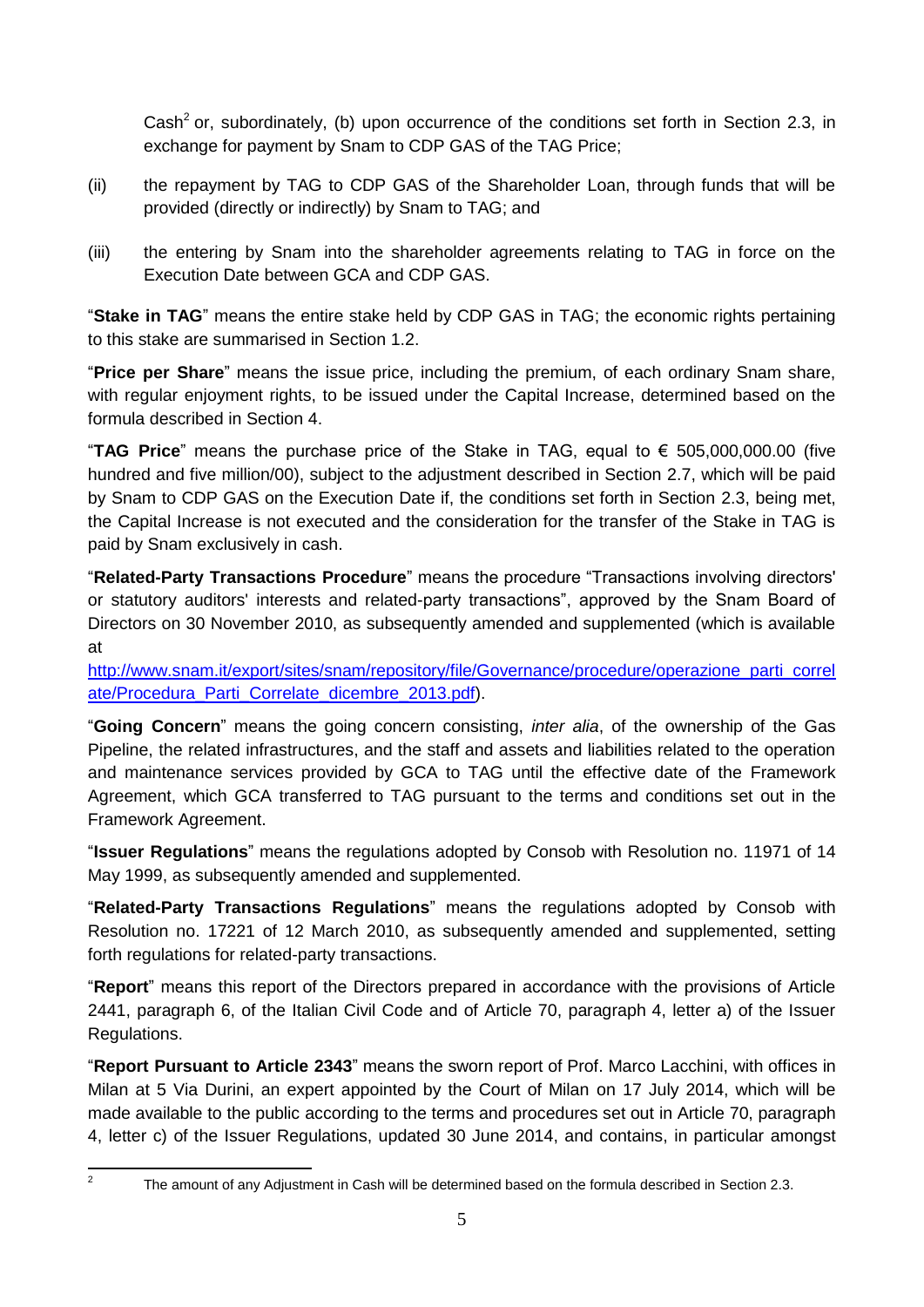others*,* (i) a description of the Stake in TAG, (ii) a certification that the value of the Stake in TAG is at least equal to that attributed to it for purposes of determining the Capital Increase (including the share premium), and (iii) the valuation criteria used, drafted pursuant to Article 2343 of the Italian Civil Code.

"**Snam**" or the "**Company**" means Snam S.p.A., a company registered under Italian law, with registered offices in San Donato Milanese, Milan (Italy) at 7 Piazza Santa Barbara, with VAT no., Tax Code and Milan Company Register no. 1327139158.

"**Bylaws**" means the bylaws of Snam.

"**TAG**" means Trans Austria Gasleitung GmbH, a company registered under Austrian law, with registered offices in Vienna at Wiedner Hauptstrasse, whose share capital is currently subscribed in the amount of € 76,566.31 and paid in in the amount of € 22,061.69, registered in the Company Register of the Vienna Commercial Court under no. FN 122567 x.

"**Italian Securities Act (TUF)**" means Legislative Decree no. 58 of 24 February 1998, the Consolidated Law on Finance.

1.2 TAG is a company that provides natural gas transportation services related to the Austrian part of the Gas Pipeline that runs from Russia to Italy. TAG is also the owner of the transportation rights, which it manages by entering into transportation agreements and carrying out the related activities. Following the execution of the Framework Agreement, TAG also owns the Gas Pipeline.

On 18 July 2014, following a positive opinion issued by the European Commission on 16 June 2014, E-Control issued to TAG the Final Certification as an Independent Transmission Operator ("ITO") of the Gas Pipeline pursuant to Articles 112-116 and 119 of the Gaswirtschaftsgesetz 2011, the Austrian law implementing Directive 2009/73/EC.

On 18 September 2014, the closing of the Framework Agreement occurred. All actions and transactions executed under the Framework Agreement became effective following the registration with the company register of Vienna of the resolution for the share capital increase of TAG implemented through a contribution in kind of the Going Concern under the Framework Agreement; this registration took place on 1 October 2014. Therefore, in accordance with the Final Certification, and to ensure compliance with the necessary requirements under applicable law, pursuant to the Framework Agreement, GCA transferred the Going Concern (including ownership of the Gas Pipeline) to TAG, as a consequence of which, some amendments to the TAG governance were adopted as well as some modifications to the equity interests and economic rights pertaining to the shareholders. In particular, following the execution of the Framework Agreement, the Stake in TAG represents 84.47% of the relevant share capital and 89.22% of the economic rights in TAG. GCA holds the remaining part of the share capital, economic rights, and voting rights in TAG. In accordance with the shareholders' agreements currently in force, GCA currently holds and will continue to hold joint control of TAG following the execution of the Transaction pursuant to the Agreement.

1.3 On 19 September 2014, Snam, CDP and CDP GAS entered into the Agreement concerning the Transaction, whose execution is conditional upon, *inter alia*, the approval by Snam's extraordinary shareholders' meeting of the resolution for the share capital increase related to the Transaction, to which this Report refers. Please note that the Transaction is qualified as a material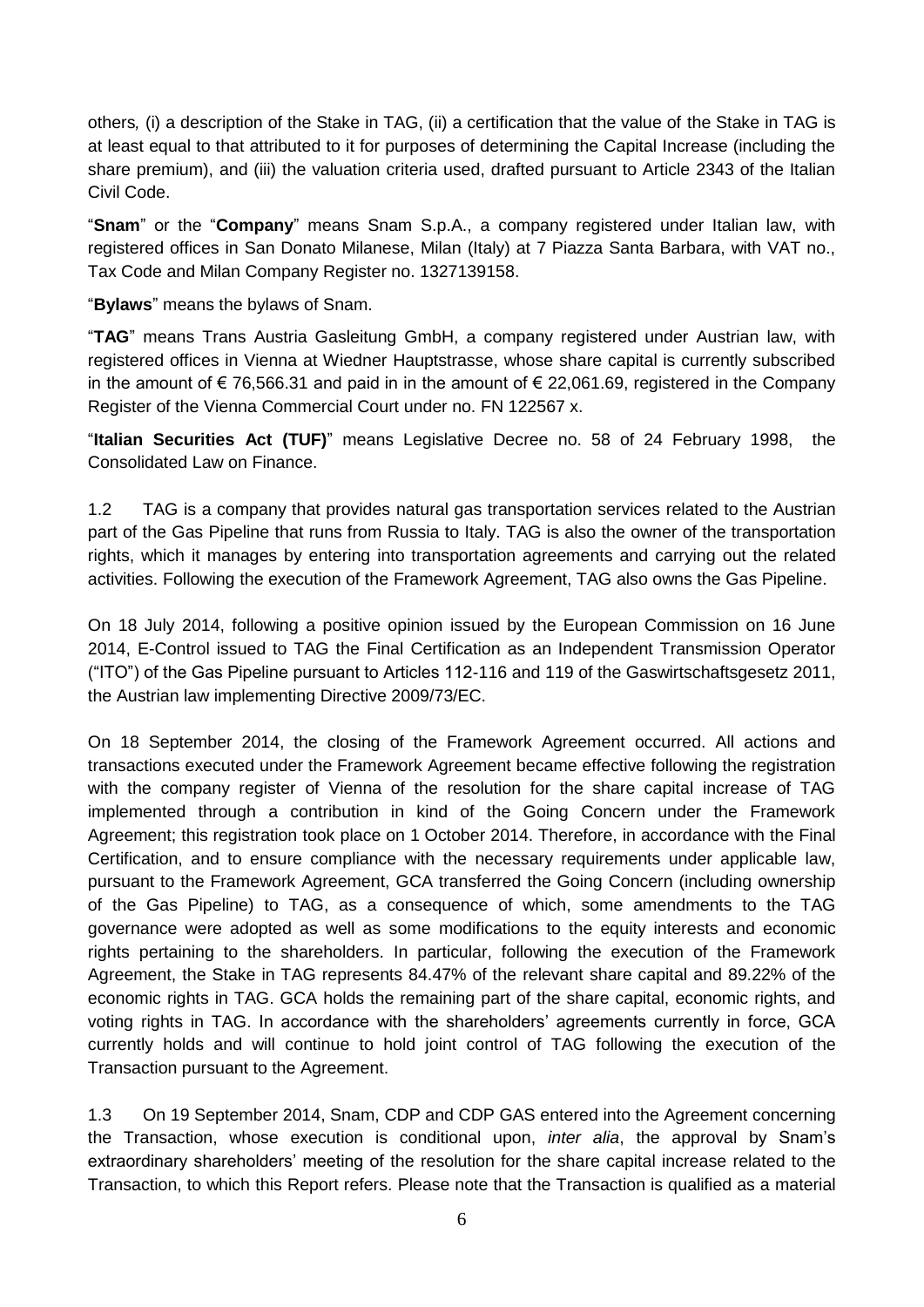transaction with a related party under the Related-Party Transactions Procedure. In this respect, please refer to the prospectus Snam provided to the public pursuant to Article 5 of the Related-Party Transactions Regulations, as well as the Related-Party Transactions Procedure regarding the signing of the Agreement by Snam, CDP GAS and CDP, approved by Snam's Board of Directors, on 12 September 2014.

#### <span id="page-6-0"></span>**2. DESCRIPTION OF THE TRANSACTION**

2.1 The Capital Increase is related to the Transaction provided for in the Agreement. The Agreement provides the following.

- (i) On the Execution Date, the transfer of the Stake in TAG from CDP GAS to Snam via the Capital Increase, to be paid by CDP GAS by means of the contribution in kind of the Stake in TAG in exchange for the issuance by Snam of ordinary shares without par value, with regular enjoyment rights (the number of shares that may be issued will be determined in accordance with the provisions specified below), and, where applicable, payment by Snam to CDP GAS of the Adjustment in Cash (which may not under any circumstances exceed the Maximum Amount of the Adjustment in Cash). Subordinately, upon fulfilment of the conditions set forth in Section 2.3, the Stake in TAG will be transferred in exchange for payment by Snam to CDP GAS of the TAG Price.
- (ii) After the necessary consents have been obtained from ING pursuant to the loan agreement in force, *amongst others*, between ING and TAG, and subject to provision by TAG and GCA of the necessary cooperation, on the Execution Date, TAG will repay to CDP GAS an amount equal to the amount of the Shareholder Loan, including capital and interest, disbursed by CDP GAS to TAG and not yet repaid on the Execution Date, through funds that will be provided (directly or indirectly) by Snam to TAG.
- (iii) On the Execution Date, Snam will enter into the shareholder agreements relating to TAG in force on that date between GCA and CDP GAS, acquiring the rights and obligations of the latter pursuant to these agreements. Please note that, pursuant to the articles of association of TAG and the shareholder agreements relating to TAG, following the completion of the Transaction, Snam and GCA will jointly control TAG. Please also note that, pursuant to the Framework Agreement, GCA has undertaken to give its consent to the transfer of the Stake in TAG from CDP GAS to Snam pursuant to the shareholder agreements in force and the articles of association of TAG.
- (iv) On the Execution Date, the representatives in the corporate bodies of TAG designated by CDP GAS will be replaced by representatives designated by Snam.

2.2 As described in more detail in Section 3, the Parties have attributed to the Stake in TAG a value of € 505,000,000.00 (five hundred and five million/00). Pursuant to the Agreement and to Article 2343 of the Italian Civil Code, for purposes of the Capital Increase, CDP GAS presented to Snam the Report Pursuant to Article 2343 prepared and sworn by Prof. Marco Lacchini, an expert appointed by the Court of Milan. The Report Pursuant to Article 2343 was updated on 30 June 2014, and is based on financial data related to TAG and the Going Concern. According to the Report Pursuant to Article 2343, the value of the Stake in TAG is at least equal to that attributed to it for purposes of determining the share capital and the share premium.

2.3 According to the Agreement, no earlier than 5 (five) business days prior to the Execution Date, the Board of Directors will determine the Price per Share as the weighted average value of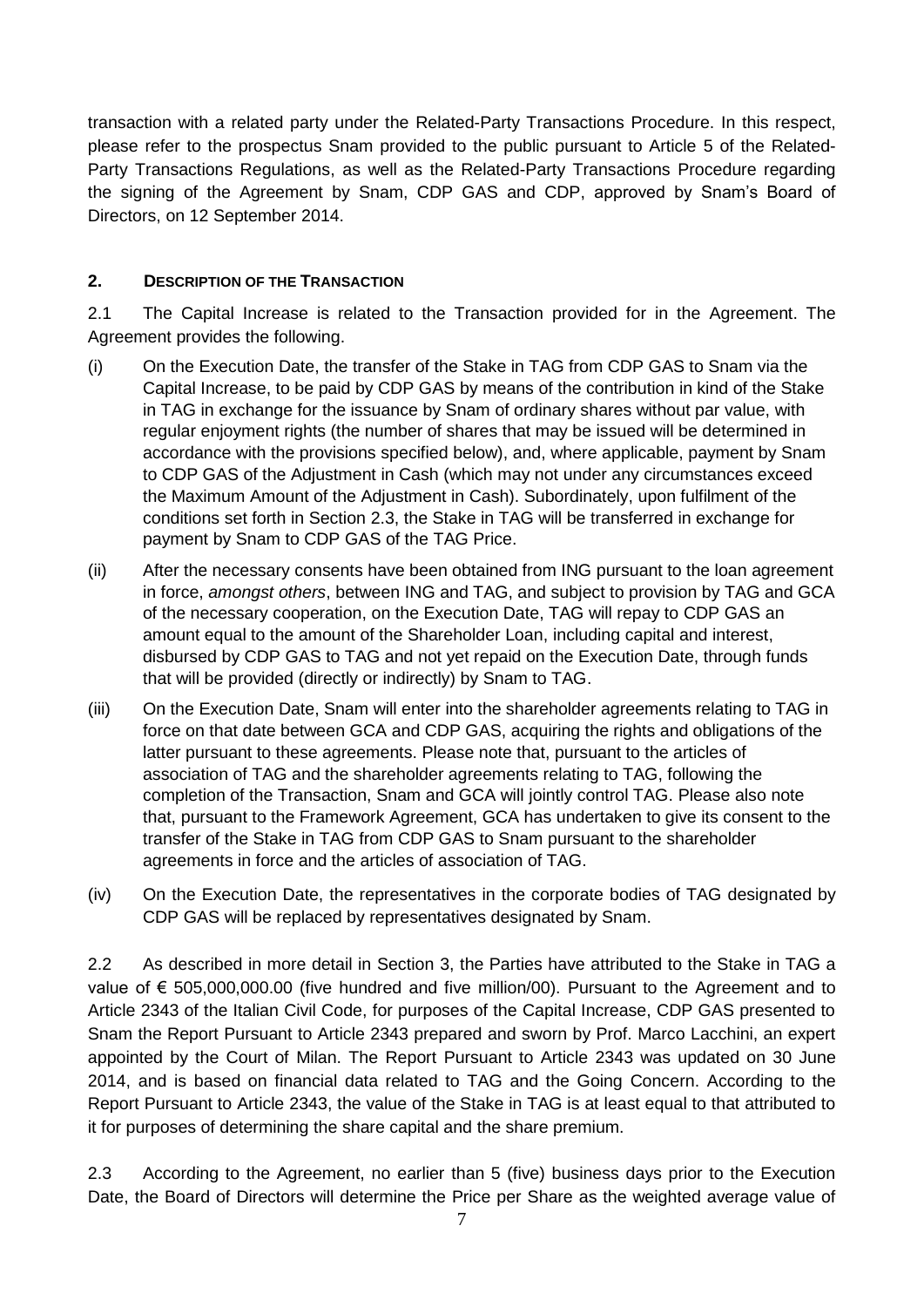the official prices of Snam shares, as defined in the Stock Market Regulations, registered in the one hundred and eighty (180) calendar days prior to the date on which the Price per Share is determined by the Snam Board of Directors - rounded off to the nearest thousandth of a euro, as described in greater detail in Section 4 below.

Based on the Price per Share thus determined, the transfer of the Stake in TAG will take place as mentioned above in exchange for the issuance of ordinary Snam shares and the payment, if any, of the Adjustment in Cash.

Subordinately, if the Price per Share thus determined is lower than  $\epsilon$  3.60 (three/60), the transfer of the Stake in TAG will take place in exchange for a cash-only payment.

Contribution of the Stake in TAG and possible Adjustment in Cash. Without prejudice to the possibility that the Transaction may take place entirely as a sale and purchase (see below), on the Execution Date, in exchange for the contribution in kind of the Stake in TAG by CDP GAS, Snam will issue and will grant to CDP GAS a whole number of ordinary shares without par value, with regular enjoyment rights, determined based on the following formula: € 505,000,000.00 (five hundred and five million/00) (equal to the value attributed to the Stake in TAG) divided by the Price per Share, rounded off to the nearest whole number. Under no circumstances may the number of shares issued by Snam pursuant to this formula exceed the Maximum Number of Shares, *i.e.* 119,000,000 (one hundred and nineteen million).

If the number of shares determined as indicated above exceeds the Maximum Number of Shares, Snam: (a) will issue and will grant to CDP GAS the Maximum Number of Shares; and (b) will pay CDP GAS the Adjustment in Cash, determined based on the following formula: € 505,000,000.00 (five hundred and five million/00) (equal to the value attributed to the Stake in TAG) – (Maximum Number of Shares multiplied by the Price per Share), up to the Maximum Amount of the Adjustment in Cash, *i.e.* € 76,600,000.00 (seventy-six million, six hundred thousand/00).

Therefore, if the Adjustment in Cash is necessary, a mixed transaction involving a contribution in kind pursuant to Articles 2342 *et seq.* and a sale and purchase transfer will take place. In this context, a part of the shares that constitute the Stake in TAG will be transferred in exchange for the issuance of Snam shares (as a consequence of a share capital increase of Snam), while the remaining part will be transferred in exchange for the payment of the Adjustment in Cash. The ratio between the shares of the Stake in TAG contributed in kind and the shares sold will correspond to the ratio between the total value of the Newly Issued Shares and the Adjustment in Cash.

Please note that, even in such case, the provisions of Article 2343 of the Italian Civil Code will be complied with, since the value of the shares of the Stake in TAG contributed in kind would be at least equal to the value attributed to it for the purposes of determining the amount of the share capital and the related share premium.

TAG's results for the 2014 financial year will benefit Snam.

Sale and Purchase. If the Price per Share is lower than  $\epsilon$  3.60 (three/60) and, therefore, the sum of (a) the value of the Maximum Number of Shares (calculated as the Maximum Number of Shares multiplied by the Price per Share), and (b) the Maximum Amount of the Adjustment in Cash, is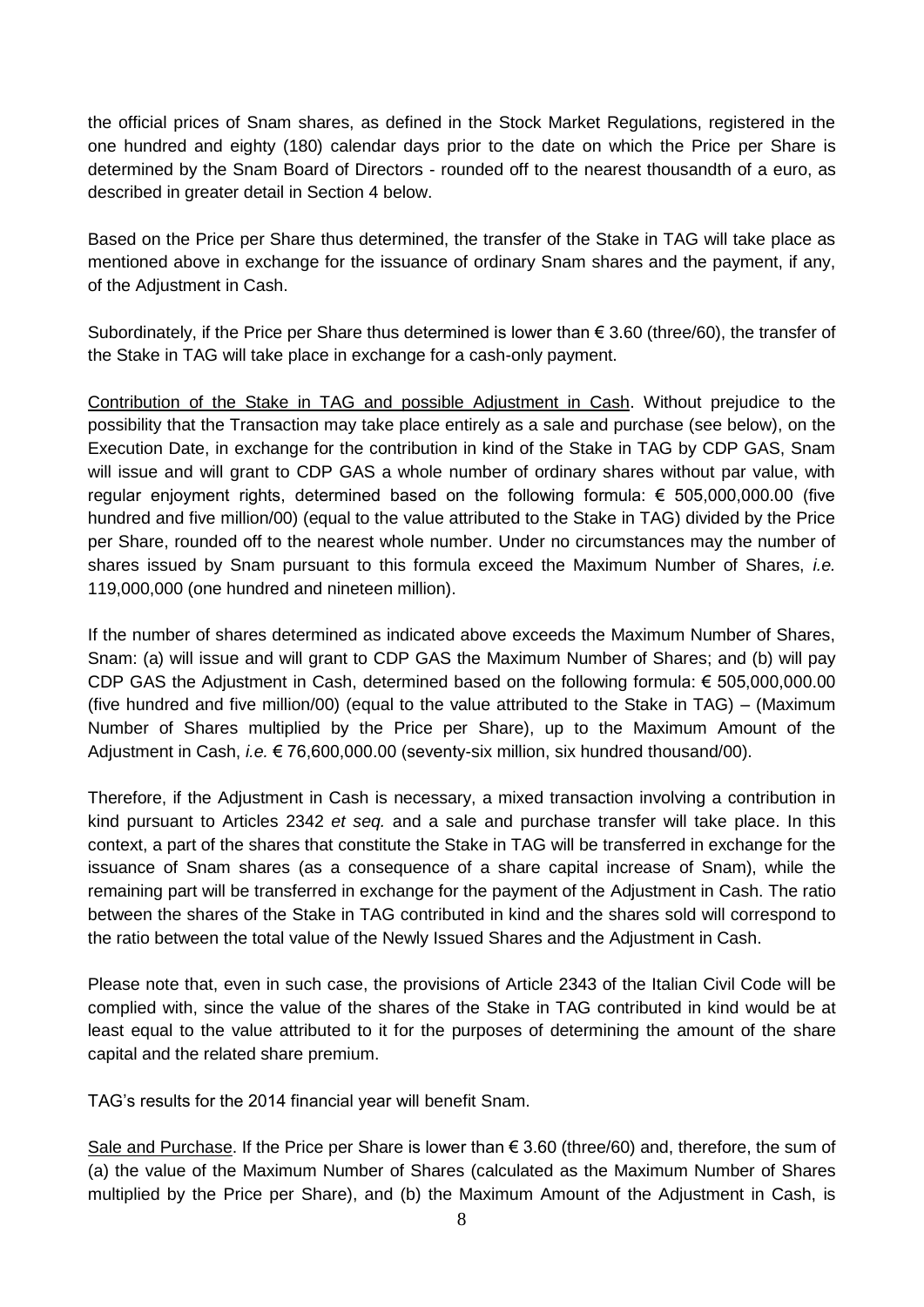lower than € 505,000,000.00 (five hundred and five million/00) (*i.e.,* the value attributed to the Stake in TAG), Snam will pay CDP GAS the TAG Price, *i.e.* € 505,000,000.00 (five hundred and five million/00), equal to the value that the Parties have attributed to the Stake in TAG (as specified in Section 2.2). In such case, the Capital Increase will not take place, no Snam shares will be issued or granted to CDP GAS (meaning that Snam's share capital will remain unchanged following the completion of the Transaction), and no Adjustment in Cash will be paid by Snam.

2.4 Pursuant to the Agreement, an extraordinary meeting of Snam shareholders is scheduled to be convened to resolve on Snam's share capital increase (referred to in this Report), which must take place by 31 March 2015, for a maximum amount of  $\epsilon$  505,000,000.00 (five hundred and five million/00), including the share premium, with the exclusion of pre-emption rights pursuant to Article 2441, paragraph 4 of the Italian Civil Code, to be paid for via the contribution in kind of the Stake in TAG. The extraordinary shareholders' meeting will also be convened to resolve on the criteria for the determination of the exact number of shares to be issued based on the formula set out in Section 2.3 above and on granting to the Board of Directors the power to perform all activities necessary to implement the resolution, all of which are aimed at implementing the Capital Increase. Please note that, in any case, as indicated in Section 2.3, no capital increase will take place if the Price per Share is lower than  $\epsilon$  3.60 (three/60) and the transfer of the Stake in TAG must therefore take place via a sale and purchase.

- 2.5 The Agreement contains the following conditions precedent:<sup>3</sup>
- (i) the extraordinary meeting of Snam shareholders has validly resolved to increase Snam's share capital in connection with the Transaction, as indicated in Section 2.4 above;
- (ii) pursuant to Article 158 of the Italian Securities Act (TUF), Snam's auditor, Reconta Ernst & Young S.p.A., has issued a favourable opinion on the fairness of the criteria used to determine the issue price of the Snam shares to be issued within the Capital Increase;
- (iii) the Final Certification is still valid and in effect;
- (iv) consent from ING has been obtained for the completion of the Transaction and the related activities;
- (v) the Italian government has been informed of the Transaction pursuant to Article 2 of Decree Law no. 21 of 15 March 2012, which was finally approved, with amendments, with Law no. 56 of 11 May 2012, and to the related implementing regulations, and the government has not exercised the special powers provided for by the aforementioned legislation or, alternatively, it has been confirmed that said legislation does not apply to the Transaction;
- (vi) CDP GAS certifies the truthfulness, accuracy and correctness, on the Execution Date, of certain representations and warranties given by CDP GAS in relation to: (i) the incorporation and existence of TAG and powers of signature; (ii) share capital and stakes, and consents necessary for the transfer; (iii) authorisations held by TAG; (iv) employees of TAG; and (v) material agreements;
- (vii) Snam certifies the truthfulness, accuracy and correctness, on the Execution Date, of certain representations and warranties given by it in relation to: (i) its incorporation and existence; (ii) powers of signature; (iii) the absence of any infringement of laws resulting from the

<sup>-&</sup>lt;br>3 This paragraph 2.5 does not contain the conditions precedent under the Agreement that have already been fulfilled as of the date of this Report.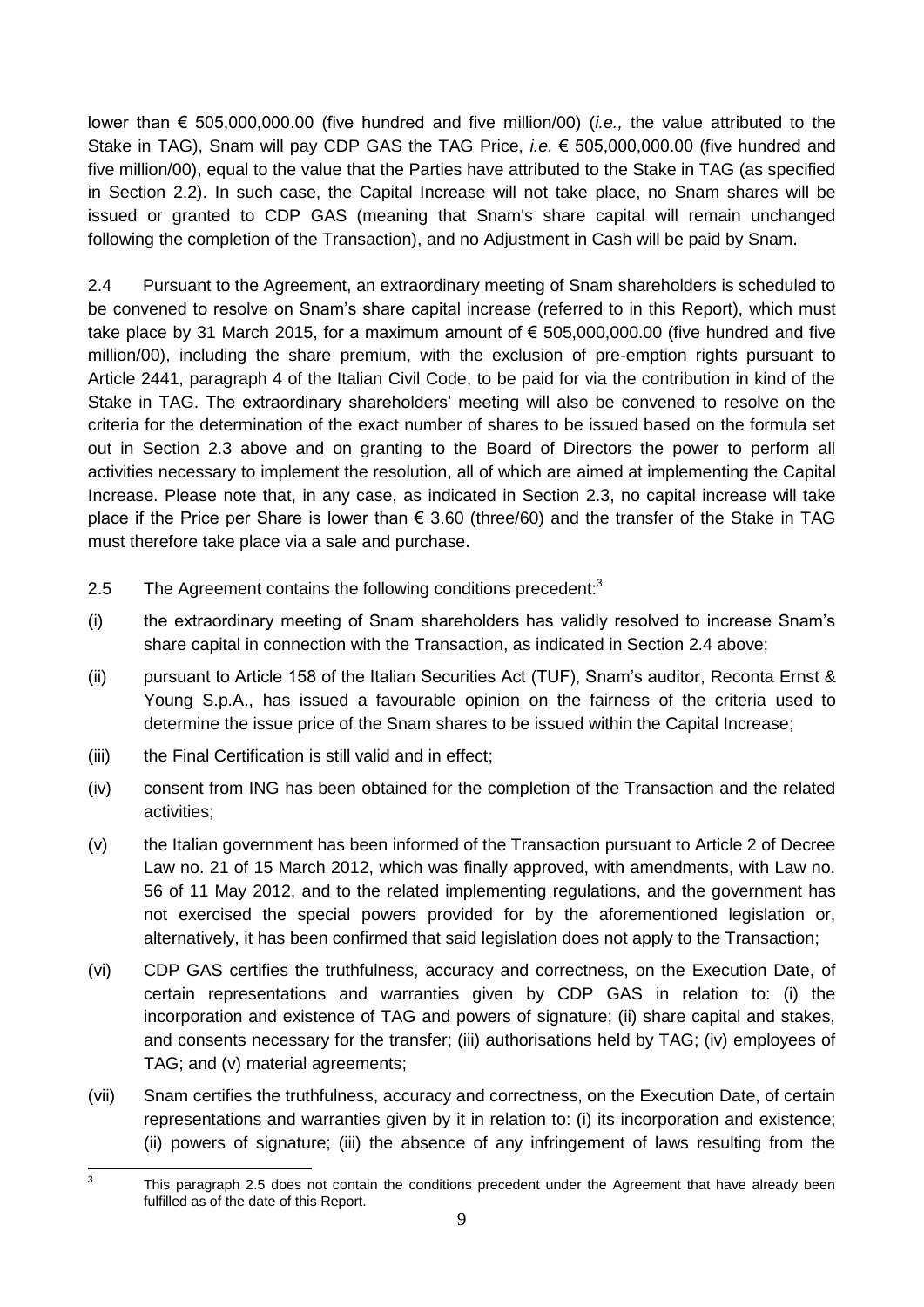signing and execution of the Agreement; and (iv) the validity of the corporate resolutions necessary for the signing of the Agreement and for the Capital Increase;

- (viii) no law or regulation that makes the completion of the Transaction unlawful has been approved and is still in force, and no order forbidding or suspending completion of the Transaction has been issued by any authority and is still in force;
- (ix) between the Signing Date and the Execution Date, no Material Adverse Event for TAG has occurred that has not been fully remedied by CDP GAS prior to the Execution Date, without having resulted in any loss for TAG; and
- (x) CDP GAS has provided Snam with certified interim financial statements of TAG referring to the effective date of the contribution of the Going Concern to TAG pursuant to the Framework Agreement, subject to a limited accounting audit in accordance with ISA 805 (International Standards on Auditing – Audit for Special Purpose Engagement).

The conditions precedent referred to in points (vi) and (ix) are set forth exclusively in the interest of Snam, which may therefore, at its discretion, waive them and proceed with the execution of the Transaction.

The condition precedent referred to in point (vii) is set forth exclusively in the interest of CDP GAS, which may therefore, at its discretion, waive it and proceed with the execution of the Transaction.

2.6 The Transaction will be executed on the Execution Date, which must take place by 31 March 2015. If the conditions precedent have not been fulfilled by that date, the parties will no longer be required to execute the Transaction.

2.7 The parties have determined the net working capital of TAG and the net financial position of TAG estimated as at 30 November 2014. TAG's net financial position will also be adjusted to take into account the difference, if any, between the capital expenditure that had actually been made by that date and the capital expenditure that the parties estimated. After the Execution Date, the parties will verify, possibly also by an independent auditor, the actual net financial debt (as adjusted to take into account capital expenditure) and net working capital of TAG as at 30 November 2014. Any positive or negative difference between the estimated net financial debt and the actual net financial debt as at 30 November 2014 will give rise, respectively, to a payment by Snam to CDP GAS or, vice versa, a payment by CDP GAS to Snam. Any positive or negative difference between the actual net working capital and the estimated net working capital will give rise, respectively, to a payment by Snam to CDP GAS or a payment by CDP GAS to Snam.

#### <span id="page-9-0"></span>**3. PURPOSES OF THE CONTRIBUTION, ALLOCATION OF THE SHARE CAPITAL INCREASE, AND EFFECTS ON THE ISSUER'S MANAGEMENT PROGRAMS**

Evaluations of obvious interest to the company led Snam's Board of Directors to view positively the transaction to acquire the Stake in TAG and consequently to propose the Capital Increase.

 From an industrial and business perspective, the transaction is fully consistent with Snam's strategy to create a European gas infrastructures platform, and it allows the Company to pursue its policy of diversifying country risk and regulatory risk. Following the Company's investments in Interconnector UK and TIGF, with the acquisition of a the Stake in TAG, which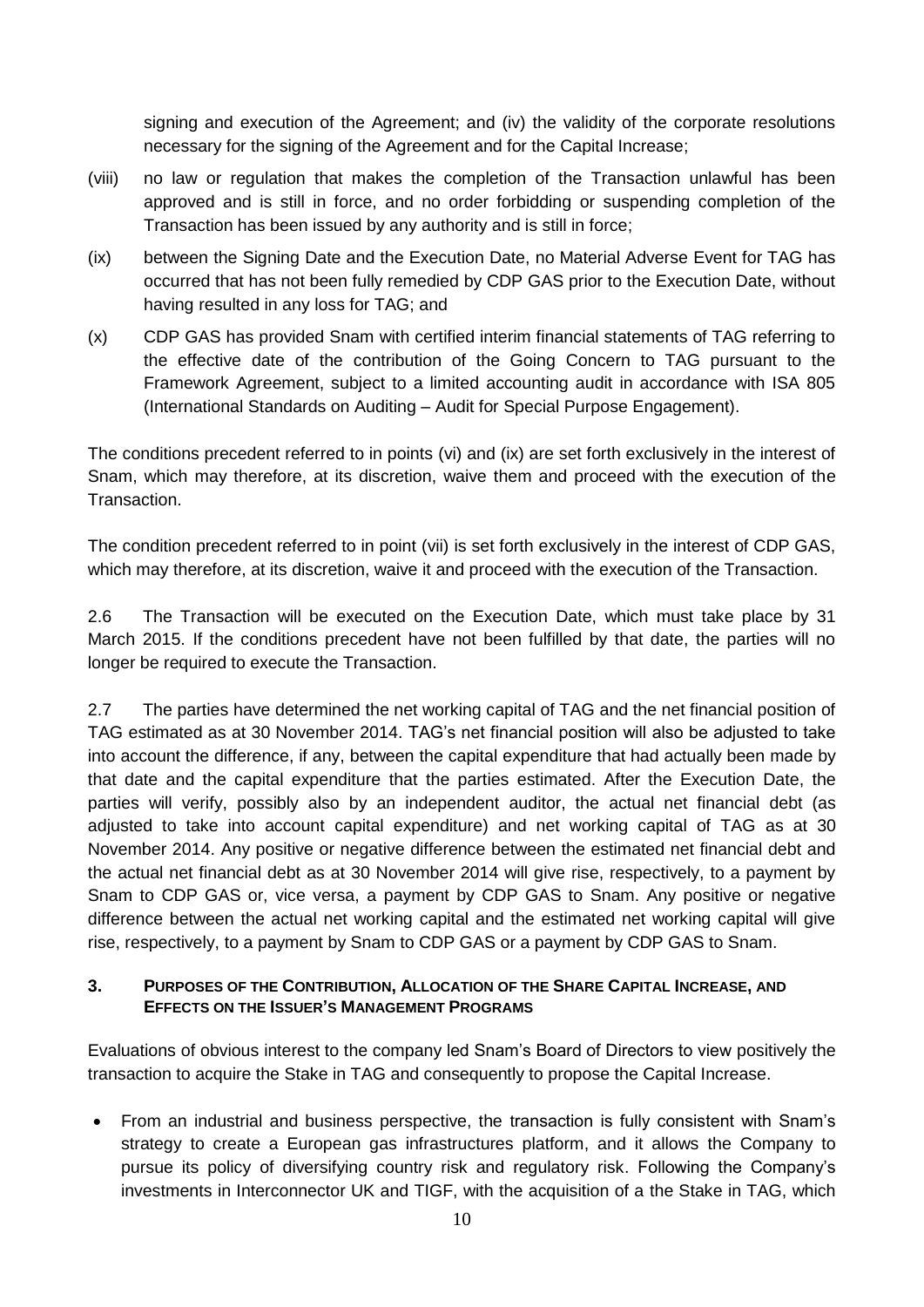represents one of the most important routes for supplying Russian gas to Europe, Snam would assume a significant position in the East-West corridor, which has been identified as a priority in Snam's plans to develop its international presence in the energy corridors set out in Directive 2009/73/EC. Furthermore, with the investment in TAG, Snam would acquire influence over an asset of strategic importance for the Italian gas market, as the gas injected at Tarvisio currently accounts for a significant proportion of the country's imports.

 From an economic and financial perspective, the decision to perform the transaction preferably using Snam shares allows the Company to strengthen its balance sheet position by regaining the financial flexibility it used in previous acquisitions. If, however, the Price per Share, calculated according to Article 4 below, is lower than  $\epsilon$  3.60 (three/60), the consideration for the Stake in TAG will be paid entirely in cash, to protect minority shareholders who would be excluded from the Capital Increase, and the Capital Increase will not take place.

## **3.1 Valuation Criteria**

The choice of the criteria to apply in the economic valuation of TAG's capital is a direct function of the characteristics of the entity being valued, of the type of transaction, and of the objectives being evaluated. The chosen methodologies should be considered intrinsic parts of a single valuation process. An analysis of the results obtained with each independent methodology, rather than an analysis of the complementary relationship that is created with other criteria, would result in the loss of significance of the valuation process itself.

In the valuation process of the Stake in TAG, in collaboration with Rothschild S.p.A. and Unicredit S.p.A. as financial advisors*,* valuation methodologies in line with domestic and international practice were used.

In this sense, the main valuation methodologies used were the Dividend Discounted Model ("DDM") and the Discounted Cash Flow Model ("DCF").

- Dividend Discount Model ("DDM"): the value of TAG's share capital is estimated as the present value of future dividend flows potentially distributable to shareholders, and of the terminal value, net of financial debt of the company on the date of the valuation. The future dividend flows during the business plan period were discounted at the cost of equity (Ke), calculated based on current market parameters relating to the sector and the risk profile of Austrian regulation.
- Discounted Cash Flow ("**DCF**"): the value of TAG's share capital is estimated as the current value of TAG's expected operating cash flows and the terminal value, net of financial debt of the company on the date of the valuation. Operating cash flows for the business plan period were discounted at a weighted average cost of capital (WACC), calculated based on current market parameters relating to the sector and the risk profile of Austrian regulation.

In both methodologies, the terminal value was estimated with reference to the expected RAB in 2022.

The DDM should be considered a benchmark methodology as it allows to take into account the present financial structure in TAG and the ability of TAG to reward its shareholders through dividends.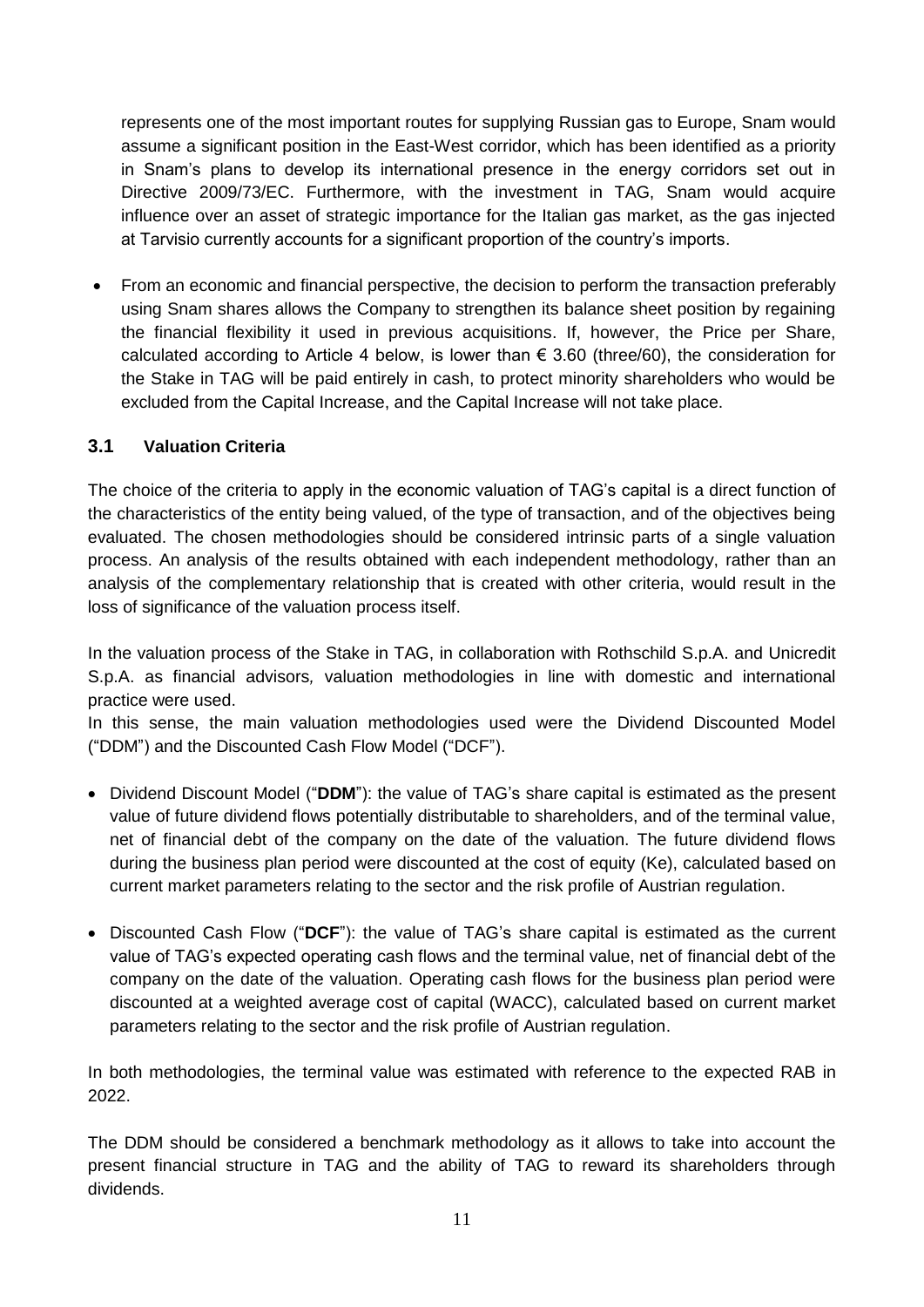Valuations based on EV/EBITDA market multiples and the implied EV/EBITDA multiples of comparable transactions were used as control methodologies.

However, it should be noted that the methodologies of current market multiples and comparable transactions based on the EV/EBITDA ratio are influenced by the limited comparability of the sample due to: (i) the current regulatory and legislative contexts of the various countries in which these companies operate; (ii) the degree of diversification and the size of the activities carried out within the context of gas and electricity transportation and distribution; and (iii) the limited number of previous transactions in the sector and the scarcity of public information on the economic terms of such transactions. Moreover, the multiples of comparable companies are based on stock market prices and are therefore influenced by external factors and financial-market volatility.

## <span id="page-11-0"></span>**3.2 Valuation of the Stake in TAG**

The assets and the related activities of TAG are subject to Austrian regulation; the current regulatory period is 2013 to 2016. Rothschild S.p.A. and Unicredit S.p.A., in applying the methodologies described above, carried out a valuation based on a business plan that considered 30 November 2014 the reference date for the valuation and a time horizon up to 2022, the year in which the long-term transportation contracts currently in place expire. In line with the common valuation practice, a scenario of continuity was considered and certain sensitivities have been made to reflect the effects of alternative scenarios.

Based on the above-mentioned assumptions, the valuation range used by the financial advisors for the Stake in TAG (which represents 84.47% of the share capital and 89.22% of economic rights in TAG) are listed in the table below.

| <b>Rothschild</b> | € 466-598 million |
|-------------------|-------------------|
| <b>Unicredit</b>  | € 461-591 million |

Financial advisors Rothschild S.p.A. and Unicredit S.p.A. also prepared related-party transaction fairness opinions confirming the fairness of the price of  $\epsilon$  505,000,000.00 (five hundred and five million/00).

Banca IMI, appointed as an independent expert by Snam's Related-Party Transactions Committee, used a valuation range of  $\epsilon$  476 million to  $\epsilon$  581 million for the valuation of 89.22% of TAG, issuing the related fairness opinion related to the suitability of the price  $\epsilon$  505,000,000.00 (five hundred and five million/00).

#### <span id="page-11-1"></span>**3.3 Fairness of the issue price of the new shares object of the capital increase**

The Report Pursuant to Article 2343 on the economic value of the Participation in TAG held by CDP GAS for the purpose of the contribution in kind in Snam S.p.A. has been drafted by the Expert, Prof. M. Lacchini, appointed by the Court of Milan with a decision dated 25 July 2014.

In performing his mandate, the Expert points out that – in the absence of a valuation criterion which simultaneously and completely satisfies the rationality, objectivity and fairness requirements and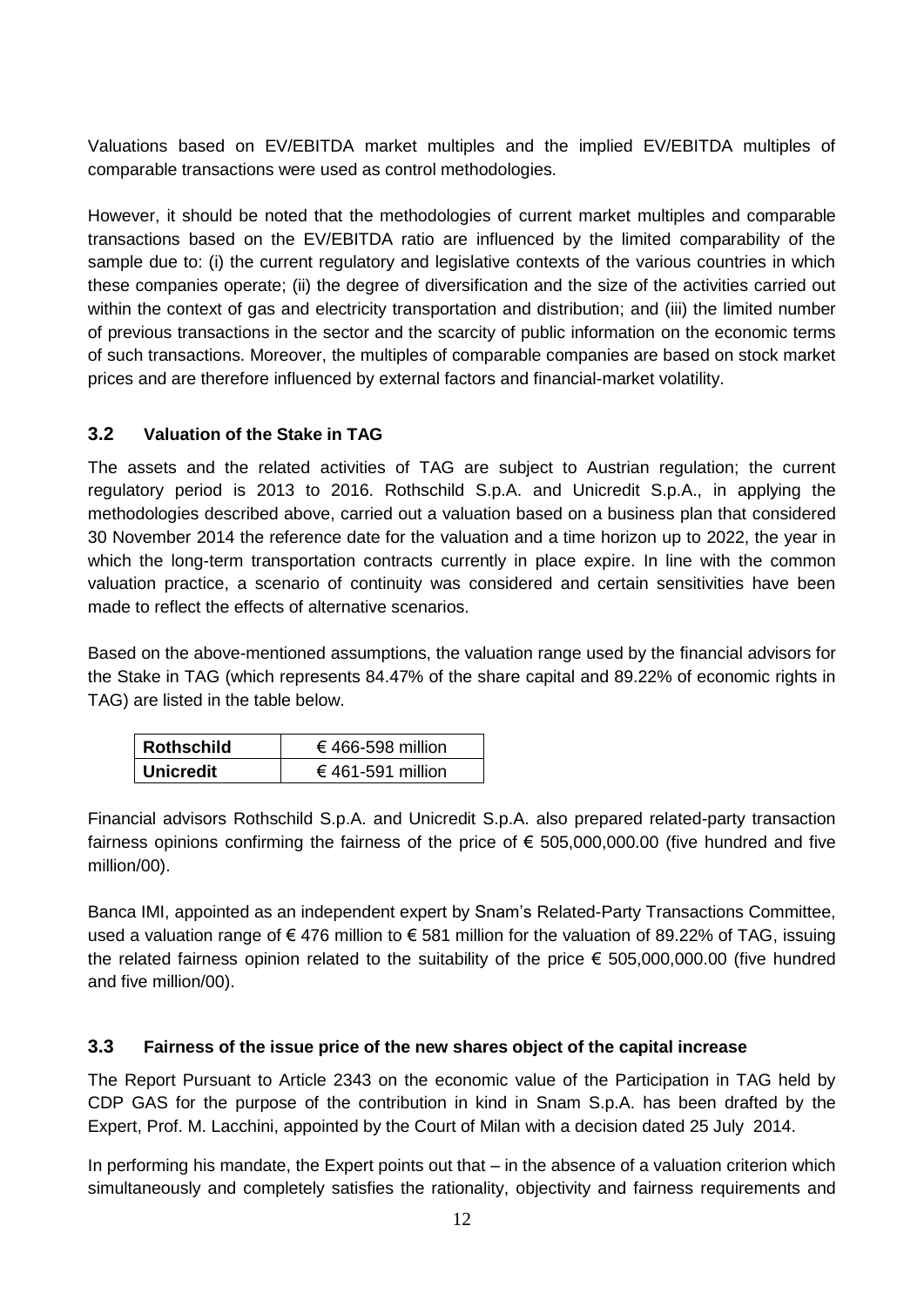which, therefore, can be considered as an optimal method – the choice of the methodology or methodologies to be used to quantify the value of a company or of a going concern depends on the aim of the valuation, on the quantity and quality of the information available, and on the particular situation of the enterprise being evaluated.

In the case of the value determination of TAG's economic capital and of the respective participation held by CDP GAS for the purpose of the contribution in kind in Snam, the Expert, on the basis of a balance sheet of TAG as of 30 June 2014, has deemed it opportune to adopt the complex income method. Indeed, such criterion is unanimously considered by the doctrine as endowed with high theoretical consistency, thus allowing the evaluation of the enterprise on the basis of the revenues that it will presumably be able to generate in the future. Moreover the Expert, having at his disposal the company's business plan, has deemed it opportune to adopt the valuation methodology based on the "programmed results method" for the purpose of the forecast on the expected net income flows. This data, derived from the industrial plan, expresses the future economic and financial evolution of the company, has been assumed as true and reliable, and has not been subjected to any audit.

On the basis of the above, the value of TAG's economic capital, as of 30 June 2014, calculated on the basis of the complex income method and taking into account the aims of the mandate given, has been determined by the Expert as  $\epsilon$  577,493,000. Also as of 30 June 2014, the economic value of the participation held by CDP GAS in TAG, corresponding to 89.22% of the economic rights in TAG, is  $\epsilon$  515,239,000.

The Expert clarifies that such valuation represents the "reference technical value" of the Company, not to be confused with the potential transfer price, which could be determined also on the basis of further reflections and other contingent and subjective elements. More precisely, the Expert points out that, also based on the prevailing doctrine and valuation practice, in the context of the confidence and discretion interval granted to experts for the purpose of the calculation of the valuation algorithms, he has used parameters he has considered remarkably reasonable and prudent.

More specifically, the doctrine and the valuation practice consider absolutely physiological a confidence interval in the determination of the value of around a 5-10% increase or decrease of the economic value resulting from the valuation process.

In conclusion, the Report Pursuant to Article 2343 prepared by the Expert confirms that the value of the Stake in TAG is at least equal to the value attributed to it for the purpose of the share capital and share premium calculation. On this point, it should be recalled that the closing of the Agreement is conditional, *inter alia*, on the issuance by Snam's auditors, Reconta Ernst & Young S.p.A. - pursuant to Article 158 of the Italian Securities Act (TUF) – of a favourable opinion on the fairness of the criteria used to determine the issue price of the Snam shares to be issued in the Capital Increase. Pursuant to paragraph 2 of Article 158 of the Italian Securities Act (TUF), this opinion will be published at least 21 days before the date of the extraordinary shareholders' meeting.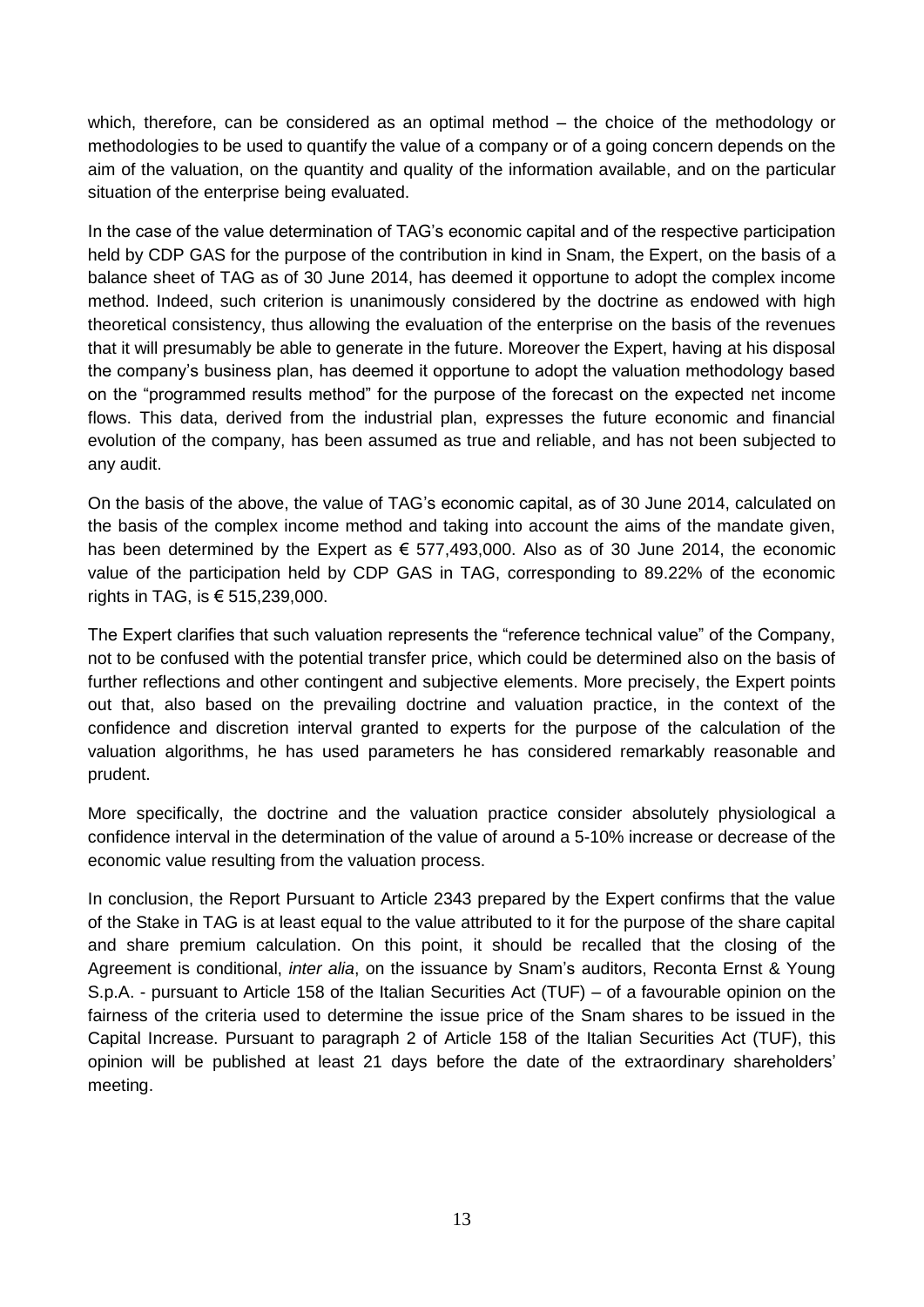#### <span id="page-13-0"></span>**4. NUMBER, CATEGORY, ISSUE DATE AND ISSUE PRICE OF THE NEW SHARES RESULTING FROM THE SHARE CAPITAL INCREASE**

Without prejudice to the possibility that the Transaction will take place entirely through a sale and purchase (as indicated in Section 2.3), on the Execution Date, in exchange for the contribution of the Stake in TAG by CDP GAS, Snam will issue and grant to CDP GAS a whole number of ordinary shares without par value, with regular enjoyment rights, determined based on the following formula: €505,000,000.00 (five hundred and five million/00) (equal to the value attributed to the Stake in TAG) divided by the Price per Share.

Under no circumstances may the number of shares issued by Snam pursuant to this formula exceed the Maximum Number of Shares, *i.e.* 119,000,000 (one hundred and nineteen million).

If the number of shares determined as indicated above exceeds the Maximum Number of Shares, Snam (a) will issue and will grant to CDP GAS the Maximum Number of Shares, and (b) will pay CDP GAS the Adjustment in Cash, determined based on the following formula: € 505,000,000.00 (five hundred and five million/00) (equal to the value attributed to the Stake in TAG) – (Maximum Number of Shares multiplied by the Price per Share), up to the Maximum Amount of the Adjustment in Cash, *i.e.* € 76,600,000.00 (seventy-six million, six hundred thousand/00).

No earlier than 5 (five) business days prior to the Execution Date, the Board of Directors of Snam will determine the Price per Share as the weighted average value of the official prices of Snam shares, as defined in the Stock Market Regulations, registered 180 (one hundred and eighty) calendar days prior to the date on which the Price per Share is determined by the Board of Directors, rounded off to the nearest thousandth of one euro:

$$
P_{SNAM} = \frac{\sum_{n} [(Pu) x (Vn)]}{\sum_{n} Vn}
$$

Where:

PSnam: Price per Share

n: number data collections - *i.e.,* of trading days - in the period of 180 (one hundred and eighty) calendar days prior to the date of the Board of Directors meeting held to determine the Price per **Share** 

Vn: volumes recorded on each trading day

Pu: official price of Snam shares, as defined in the Stock Market Regulations, referring to the day n, calculated as defined in the Stock Market Regulations, *i.e.* equal to the weighted average price for the relevant quantities  $(Vn)$  of all the contracts concluded during the day, as reported by Bloomberg.

As indicated in Section 2.3 above, the Capital Increase will not take place if the Price per Share is lower than € 3.60 (three/60), and the consideration for the transfer of the Stake in TAG will be paid exclusively in cash.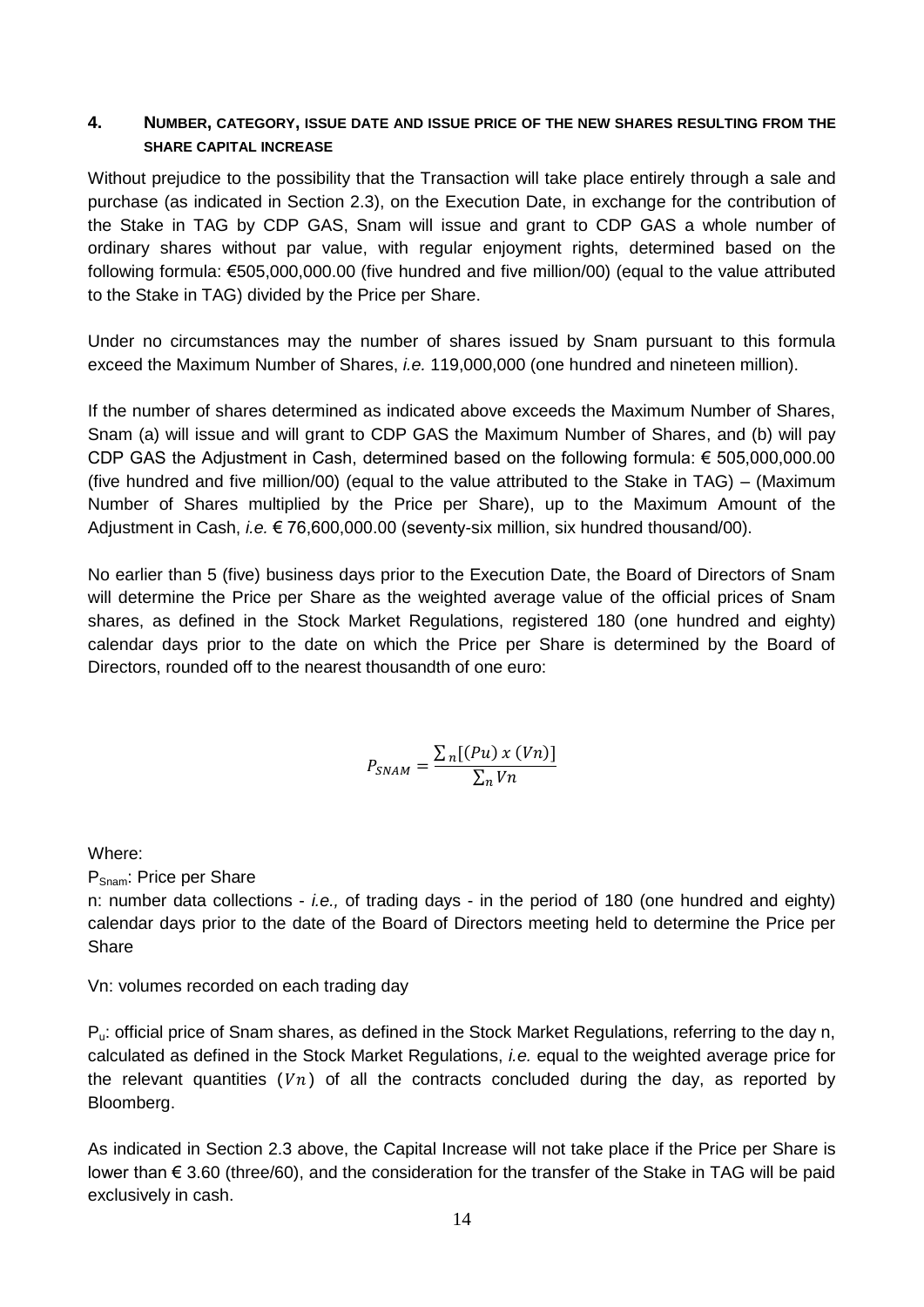# <span id="page-14-0"></span>**5. TAX EFFECTS OF THE TRANSACTION ON THE ISSUER**

The book value of the Stake in TAG, transferred to Snam via contribution in kind, is an acquisition cost recognized by Snam for income tax purposes, as is the case in the event of an acquisition via sale and purchase. In terms of indirect taxes, the contribution in kind is subject to a registration tax of € 200.00 [two hundred], pursuant to Article 4, paragraph 1, number 5, of the tariff part I, annex to the D.P.R. 26.4.1986 no. 131.

The transaction contributing the Stake in TAG, as is the case in the event of acquisition via a sale and purchase, requires that CDP GAS invoice the relative value, exempt from VAT, pursuant to Article 10, paragraph 1, number 4 of the D.P.R. 26.10.1972 no. 633.

# <span id="page-14-1"></span>**6. SHAREHOLDERS' STRUCTURE OF THE ISSUER FOLLOWING THE SHARE CAPITAL INCREASE**

Without prejudice to the possibility that the entire Transaction may take place via a sale and purchase transaction (as indicated in Section 2.3 above), on the Execution Date, in exchange for the contribution in kind of the Stake in TAG by CDP GAS, Snam will issue and will attribute to CDP GAS a whole number of ordinary shares calculated following the formula indicated in Section 4 above.

Without prejudice to that fact the Newly Issued Shares may not exceed the Maximum Number of Shares, by way of example, the following table sets out, in light of the current relevant shareholdings in Snam, the participations exceeding 2% of the share capital which will exist following execution of the Capital Increase, assuming that, pursuant to the Capital Increase, the Maximum Number of Shares is issued.

| <b>Shareholder of Snam</b> | <b>Number of Snam Shares</b> | % of the share capital <sup>4</sup> |
|----------------------------|------------------------------|-------------------------------------|
| <b>CDP RETI</b>            | 1,014,491,489                | 28.99%                              |
| ENI S.p.A.                 | 288,683,602                  | 8.25%                               |
| <b>CDP GAS</b>             | 119,000,000                  | 3.4%                                |

Following the execution of the Capital Increase, no change in the control of the Company, as defined under Article 93 of the Italian Securities Act (TUF), will occur.

The Agreement contains, *inter alia*, a standstill obligation, which is also subject to a standstill agreement, signed on the same date, related to the execution of the Transaction, which contains provisions that could be considered as having the nature of shareholders' agreements. In particular, pursuant to such provisions, during the period between the Signing Date and the Execution Date, the parties to the Agreement undertake not to put in place, either directly or indirectly, any transactions involving Snam shares or financial instruments related to Snam shares, with the exception of (i) any transactions involving Snam treasury shares intended to service stock

 $\overline{\phantom{a}}$  $4$  The percentages are calculated by taking into account the overall shares issued by Snam net of the treasury shares.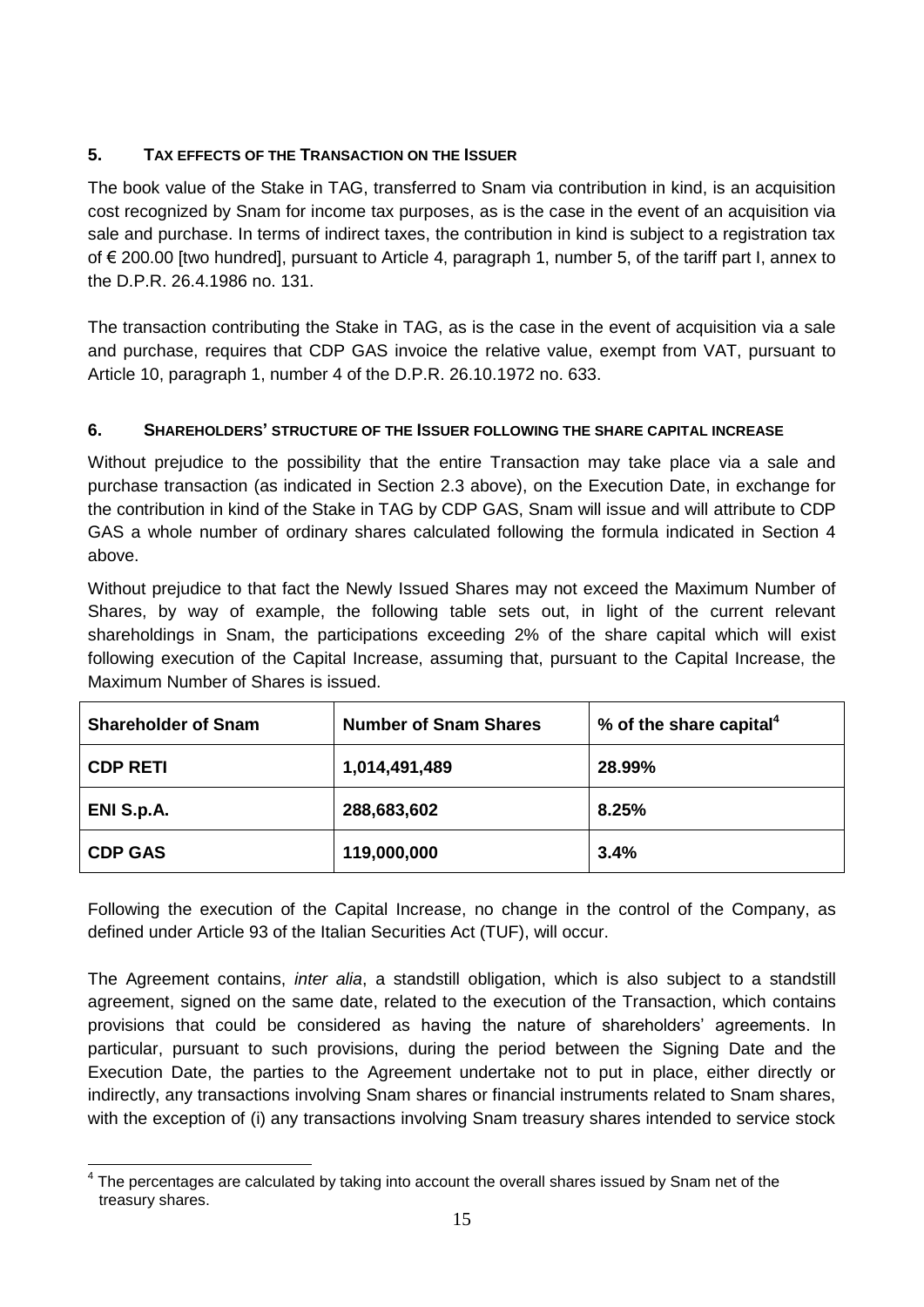option plans, and (ii) any transactions that may be carried out by CDP on CDP RETI shares and, therefore, indirectly on Snam shares, in relation to the entry of one or more investors into the share capital of CDP RETI. The agreements in question take effect from Signing Date and will terminate with the execution of the Transaction.

Please note that in any event, as indicated in Section 2.3 above, no share capital increase will take place if the Price per Share is less than € 3.60 (three/60) and the transfer of the Stake in TAG therefore takes place via a share and purchase.

## <span id="page-15-0"></span>**7. AMENDMENTS TO THE BYLAWS**

With the approval of the extraordinary shareholders' meeting on the proposal for resolution upon the Capital Increase, Article 5 of the Bylaws will be amended to indicate the Company's total share capital and the number of shares issued by Snam. The following table contains Article 5 of the Bylaws with the proposed amendments to the current text.

| <b>Bylaws</b>                                                                                                                                                                                                                                                                                                                                                                                             |                                                                                                                                                                                                                                                                                                                                                                                                                                                                                                                                                                                                                                                                                                                                                 |  |  |  |
|-----------------------------------------------------------------------------------------------------------------------------------------------------------------------------------------------------------------------------------------------------------------------------------------------------------------------------------------------------------------------------------------------------------|-------------------------------------------------------------------------------------------------------------------------------------------------------------------------------------------------------------------------------------------------------------------------------------------------------------------------------------------------------------------------------------------------------------------------------------------------------------------------------------------------------------------------------------------------------------------------------------------------------------------------------------------------------------------------------------------------------------------------------------------------|--|--|--|
| <b>Article 5</b>                                                                                                                                                                                                                                                                                                                                                                                          |                                                                                                                                                                                                                                                                                                                                                                                                                                                                                                                                                                                                                                                                                                                                                 |  |  |  |
| <b>Current text</b>                                                                                                                                                                                                                                                                                                                                                                                       | <b>Proposed test</b>                                                                                                                                                                                                                                                                                                                                                                                                                                                                                                                                                                                                                                                                                                                            |  |  |  |
| <b>The</b><br>5.1<br>share<br>capital<br>amounts<br>€3,571,187,994.00 (three billion, five hundred<br>seventy-one million, one hundred eighty-<br>thousand, nine hundred<br>ninety-<br>seven<br>four/00), divided into 3,381,638,294 (three<br>billion, three hundred eighty-one million, six<br>hundred thirty-eight thousand, two hundred<br>ninety-four) shares with no indication of<br>nominal value | to   Paragraph unchanged                                                                                                                                                                                                                                                                                                                                                                                                                                                                                                                                                                                                                                                                                                                        |  |  |  |
|                                                                                                                                                                                                                                                                                                                                                                                                           | 5.2 The Shareholders' Meeting of December 10,<br>2014 resolved to increase the share capital for<br>consideration, up to a maximum amount of $\epsilon$<br>505,000,000.00 (five hundred and five million/00),<br>including the share premium, with the exclusion of<br>pre-emption rights pursuant to Article 2441,<br>paragraph 4, of the Italian Civil Code, reserved to<br>CDP Gas S.r.l., to be paid for via the contribution in<br>kind of the stake in Trans Austria Gasleitung<br>GmbH, a company registered under Austrian law,<br>with registered offices in Vienna at Wiedner<br>Hauptstrasse, registered in the Company Register<br>of the Vienna Commercial Court under no. FN<br>122567 and to take place by 31 March 2015; all of |  |  |  |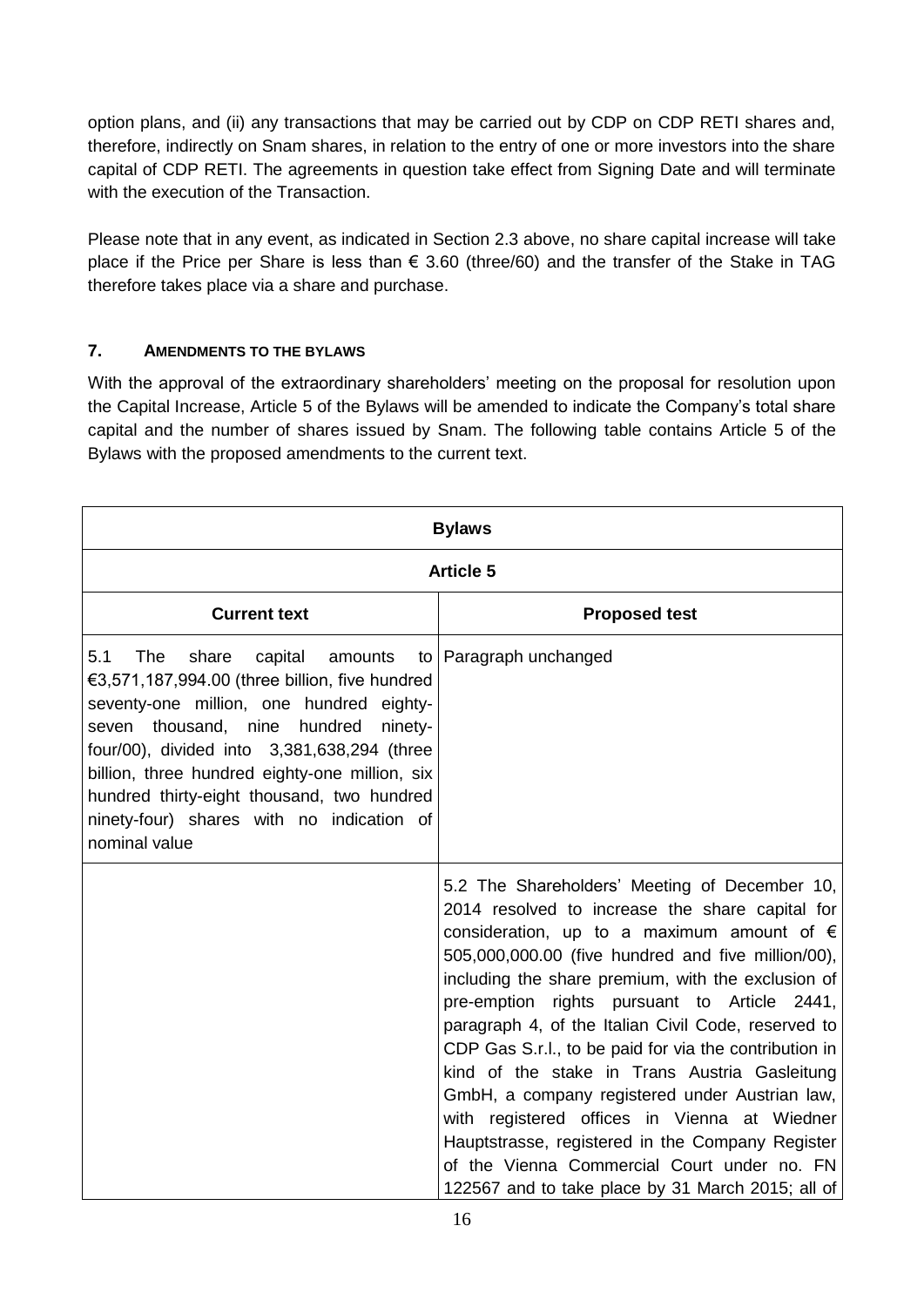|                                                                                                                                                                                                                                                                                                              | which is subject to the price per share determined<br>by the Board of Directors for the purpose of the<br>share capital increase being equal to or more than<br>$\epsilon$ 3.60 (three/60) and pursuant to the terms and<br>conditions set forth in the relevant Shareholders'<br>Meeting resolution. |
|--------------------------------------------------------------------------------------------------------------------------------------------------------------------------------------------------------------------------------------------------------------------------------------------------------------|-------------------------------------------------------------------------------------------------------------------------------------------------------------------------------------------------------------------------------------------------------------------------------------------------------|
| capital by imposing terms, number changes to 5.3.<br>increase<br>conditions and procedures. The capital may<br>be increased: with in-kind contributions and<br>credits and by issuing new shares, including<br>special categories, to be allocated for free<br>under Article 2349 of the Italian Civil Code. | 5.2 The Shareholders' Meeting may decide to   The paragraph remains unchanged; the clause                                                                                                                                                                                                             |

Please note that the entire number of ordinary shares without par value that will be issued through CDP GAS' contribution of the Stake in TAG will be determined by the Board of Directors no earlier than 5 (five) business days before the Execution Date, according to the formula indicated in Section 4 above, and under no circumstances may the number of shares issues by Snam pursuant to this formula exceed the Maximum Number of Shares, *i.e.* 119,000,000 (one hundred and nineteen million).

#### **8. FULFILMENTS AND TIMING**

The Board of Directors will submit this Report to the auditing firm Reconta Ernst & Young S.p.A. so that it may prepare an opinion on the fairness of the issue price, pursuant to Article 158 of the Italian Securities Act (TUF), which will be made available to the public at least 21 days before the scheduled extraordinary shareholders' meeting.

The Report Pursuant to Article 2343, prepared by the expert appointed by the Court of Milan, Prof. Marco Lacchini, will be made available to the public, according to the procedure set forth under the Issuer Regulations, at least 21 days before the scheduled extraordinary shareholders' meeting.

The extraordinary shareholders meeting will be convened on December 10, 2014 to resolve upon the Capital Increase and to grant the directors all of the required powers to execute the Capital Increase.

If the extraordinary shareholders' meeting approves the proposal for the resolution to implement the Capital Increase, it is foreseen that, no earlier than 5 (five) business days before the Execution Date, a Board of Directors meeting will be held which will determine the Price per Share and give effect to the shareholders' meeting, possibly granting to one or more directors, *inter alia*, the necessary powers to offer and allow CDP GAS to subscribe the Capital Increase.

Currently, the Execution Date is expected to take place before December 31, 2014 and, in any event, no later than 31 March 2015.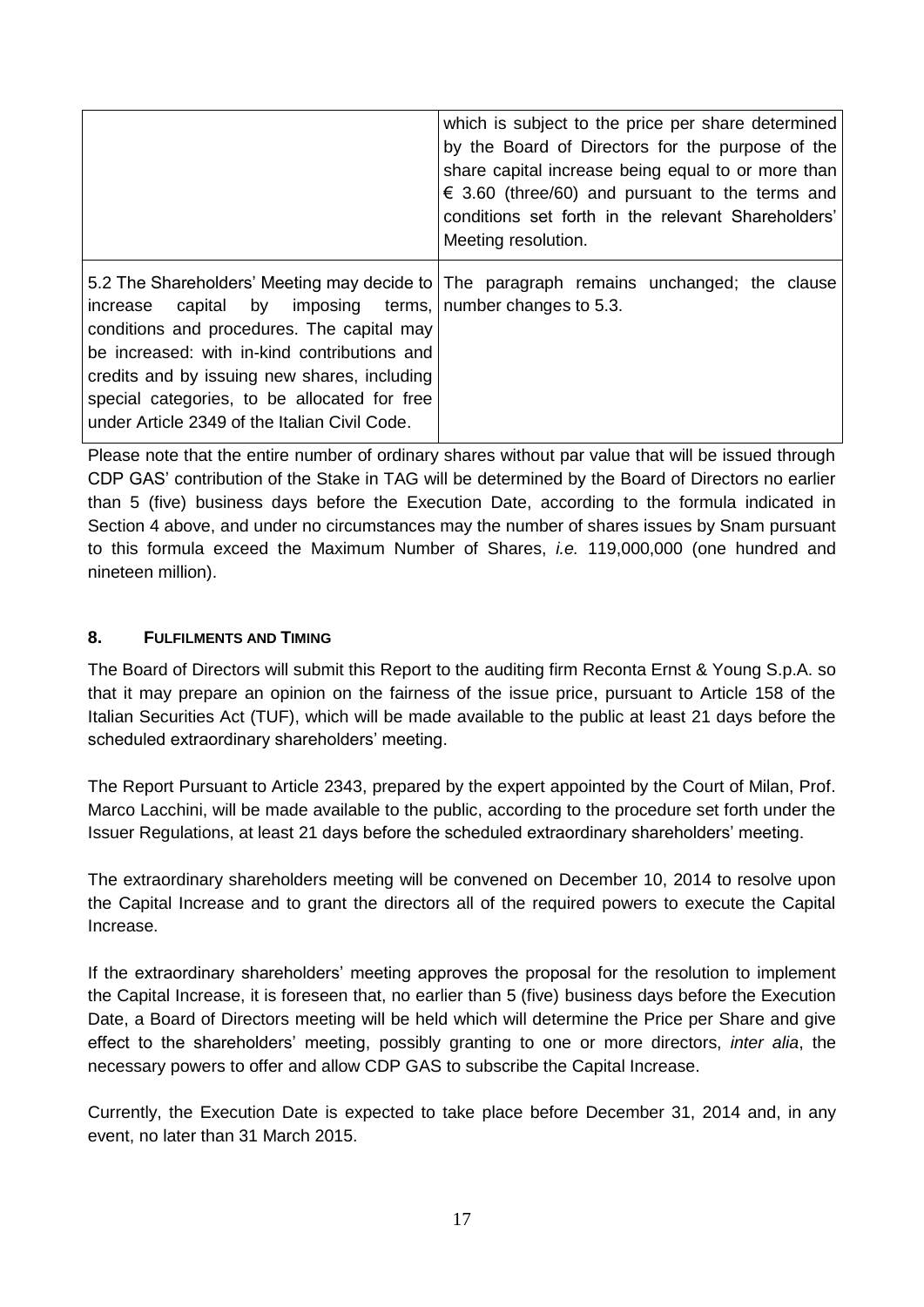The Newly Issued Shares will be non-transferrable and will remain deposited with the Company until the valuations contained in the Report Pursuant to Article 2343 are verified by the Board of Directors pursuant to Article 2343, paragraph 3 of the Italian Civil Code.

Admission to trading of the Newly Issued Shares on the online stock market (*Mercato Telematico Azionario*) operated by Borsa Italiana does not require the publication of the prospectus related to an admission to trading since the exemption provided for in Article 57, paragraph 1, letter (a) of the Issuer Regulations applies because, as previously mentioned, in no event may the number of issued shares by Snam in applying this formula exceed the Maximum Number of Shares, *i.e.* 119,000,000 (one hundred and nineteen million).

**\*\*\*\*\***

#### Dear Shareholders,

In view of the above, the Board of Directors proposes to make the following resolutions: "The extraordinary shareholders' meeting of Snam S.p.A.

- after review of the content of the report of the Board of Directors prepared pursuant to Article 2441, paragraph 6, of the Italian Civil Code and of the proposal for the share capital increase for consideration, with the exclusion of pre-emption rights, pursuant to Article 2441, paragraph 4, of the Italian Civil Code, to be subscribed through contribution in kind;
- after review of the sworn report, pursuant to Articles 2440 and 2343 of the Italian Civil Code, of Prof. Marco Lacchini, expert appointed by the Court of Milan on 17 July 2014;
- **EXECT** after review of the fairness opinion on the issue price of the shares prepared by the auditing firm Reconta Ernst & Young S.p.A.;

#### **resolves**

- a) to increase the share capital for a maximum amount of  $\epsilon$  505,000,000.00 (five hundred and five million/00), including the share premium, with the exclusion of pre-emption rights pursuant to Article 2441, paragraph 4 of the Italian Civil Code, to be paid for via the contribution in kind of the stake in Trans Austria Gasleitung GmbH, a company registered under Austrian law, with registered offices in Vienna at Wiedner Hauptstrasse, registered in the Company Register of the Vienna Commercial Court under no. FN 122567 x and to take place by 31 March 2015; all of which is conditional upon the price per share determined by the Board of Directors in execution of the following resolution under point b) being equal to or more than €3.60 (three/60);
- b) (1) to grant to the Board of Directors to power to determine
	- (i) the issue price, including the share premium, of each ordinary share, with regular enjoyment rights, to be issued through the share capital increase mentioned in point a) above, as the weighted average value of the official prices of Snam Shares, as defined in the Stock Market Regulations, registered in the 180 (one hundred and eighty) calendar days prior to the date on which the Price per Share is determined by the Board of Directors - rounded off to the nearest thousandth of one euro, according to the following formula:

$$
P_{SNAM} = \frac{\sum_{n} [(Pu) x (Vn)]}{\sum_{n} Vn}
$$
 Where: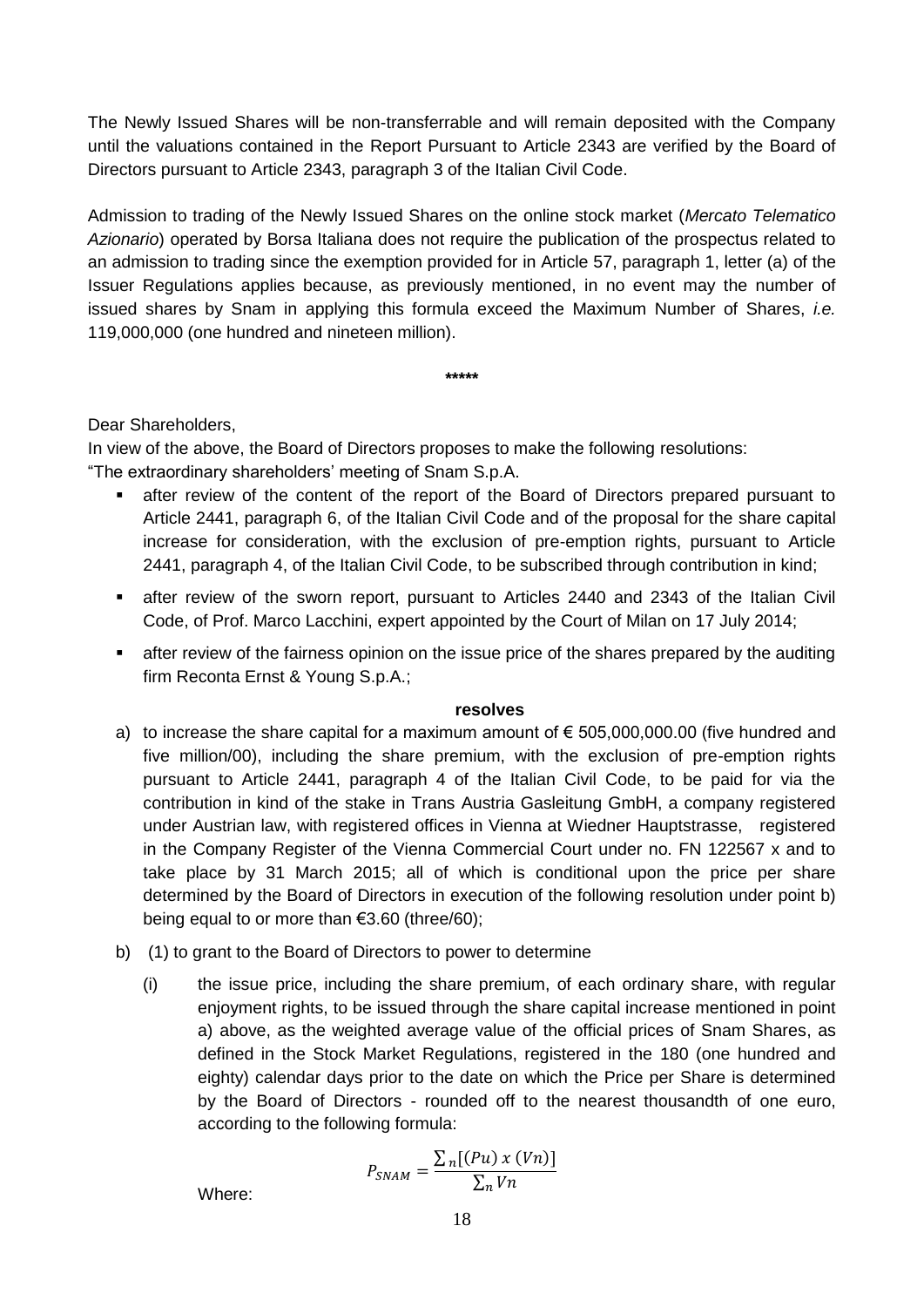#### PSnam: Price per Share

n: number data collections - *i.e.,* of trading days - in the period of 180 (one hundred and eighty) calendar days prior to the date of the Board of Directors meeting held to determine the Price per Share

Vn: volumes recorded on each trading day

Pu: official price of Snam shares, as defined in the Stock Market Regulations, referring to the day n, calculated as defined in the Stock Market Regulations, *i.e.*  equal to the weighted average price for the relevant quantities  $(Vn)$  of all the contracts concluded during the day, as reported by Bloomberg;

- (ii) the number of ordinary shares, with regular enjoyment rights, to be issued through the share capital increase as mentioned in point a) above, using the following formula: € 505,000,000.00 (five hundred and five million/00) divided by the issue price, including share premium, of each ordinary share (as determined above), rounded off to the nearest whole number; and
- (iii) the portion of the issue price to be attributed to the capital and the portion, which shall in any case be provided, to be attributed to the share premium reserve;
- c) (2) to establish that (i) under no circumstances may the number of shares issued by Snam in applying the above-mentioned point b(1)(ii) exceed the number 119,000,000 (one hundred and nineteen million) shares; if the number of shares determined in applying the above-mentioned formula in point b(1)(ii) exceeds the number of shares, Snam will (A) issue and grant to CDP GAS 119,000,000 (one hundred and nineteen million) shares, and (B) pay CDP GAS an adjustment in cash, determined based on the following formula:  $\epsilon$ 505,000,000,00 – (119,000,000 multiplied by the Price per Share), up to a maximum amount of  $\epsilon$  76,600,000.00 (seventy-six million, six hundred thousand/00); all of which is described in the report of the Board of Directors in compliance with Articles 2440 and 2343 of the Italian Civil Code;
- d) to grant the Board of Directors (and the Chief Executive Officer, with the power to subdelegate) all the necessary and appropriate powers to give effect to the above, without prejudice to all of the conditions in the Report, including the necessary powers to offer the subscription of the share capital increase, to sign the deed of contribution and therefore to put in place any formalities and to sign any deed and/or document related to the abovementioned share capital increase, it being understood that the share capital increase must take place no later than the deadline of 31 March 2015;
- e) to modify Article 5 of the bylaws as follows:

"5.1 The share capital amounts to  $€3,571,187,994.00$  (three billion, five hundred seventyone million, one hundred eighty-seven thousand, nine hundred ninety-four/00), divided into 3,381,638,294 (three billion, three hundred eighty-one million, six hundred thirty-eight thousand, two hundred ninety-four) shares with no indication of nominal value.

5.2 The Shareholders' Meeting of December 10, 2014 resolved to increase the share capital for consideration, up to a maximum amount of  $\epsilon$  505,000,000.00 (five hundred and five million/00), including the share premium, with the exclusion of pre-emption rights pursuant to Article 2441, paragraph 4, of the Italian Civil Code, reserved to CDP Gas S.r.l., to be paid for via the contribution in kind of the stake in Trans Austria Gasleitung GmbH, a company registered under Austrian law, with registered offices in Vienna at Wiedner